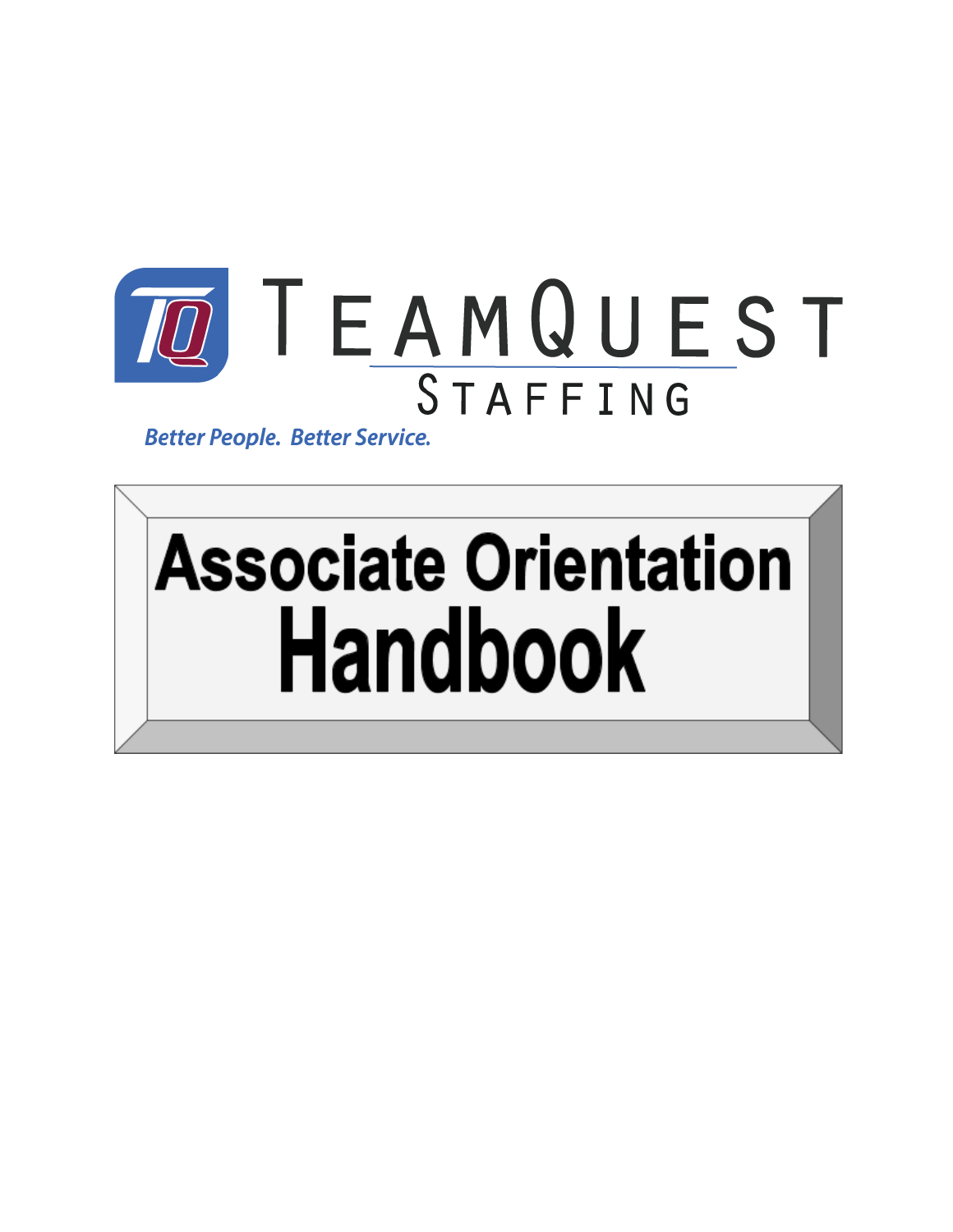## **Welcome to Teamquest!**

Congratulations on being selected as a TeamQuest associate.

This orientation handbook is designed to provide you with information on how to be a successful TeamQuest associate as well as provide you with information regarding benefits you may receive as an employee of TeamQuest Staffing.

## **Our Company History**

Since 2002 TeamQuest Staffing has been the go to resource for both job seekers and employers throughout Southern California.

TeamQuest specializes in providing temporary, temp to hire and direct hire personnel to a wide variety of industries including manufacturing, business services and warehouse/fulfillment.

At TeamQuest our goal is to make each interaction with our clients' and associates a positive experience; treating others with Courtesy, Dignity and Respect is a hallmark of our company.

## **Mission Statement**

To consistently exceed our clients expectations in a staffing partner. To create a positive experience as we serve the needs of our our communities, clients and associates always treating others with Courtesy, Dignity and Respect.

#### **Core Values**

- We work as a team
- We act with integrity and honesty
- We champion and celebrate diversity
- We expect and support exceptional service
- We encourage creativity and innovation
- We care about our community
- Courtesy, dignity and respect defines us
- The safety of our workforce is our number one priority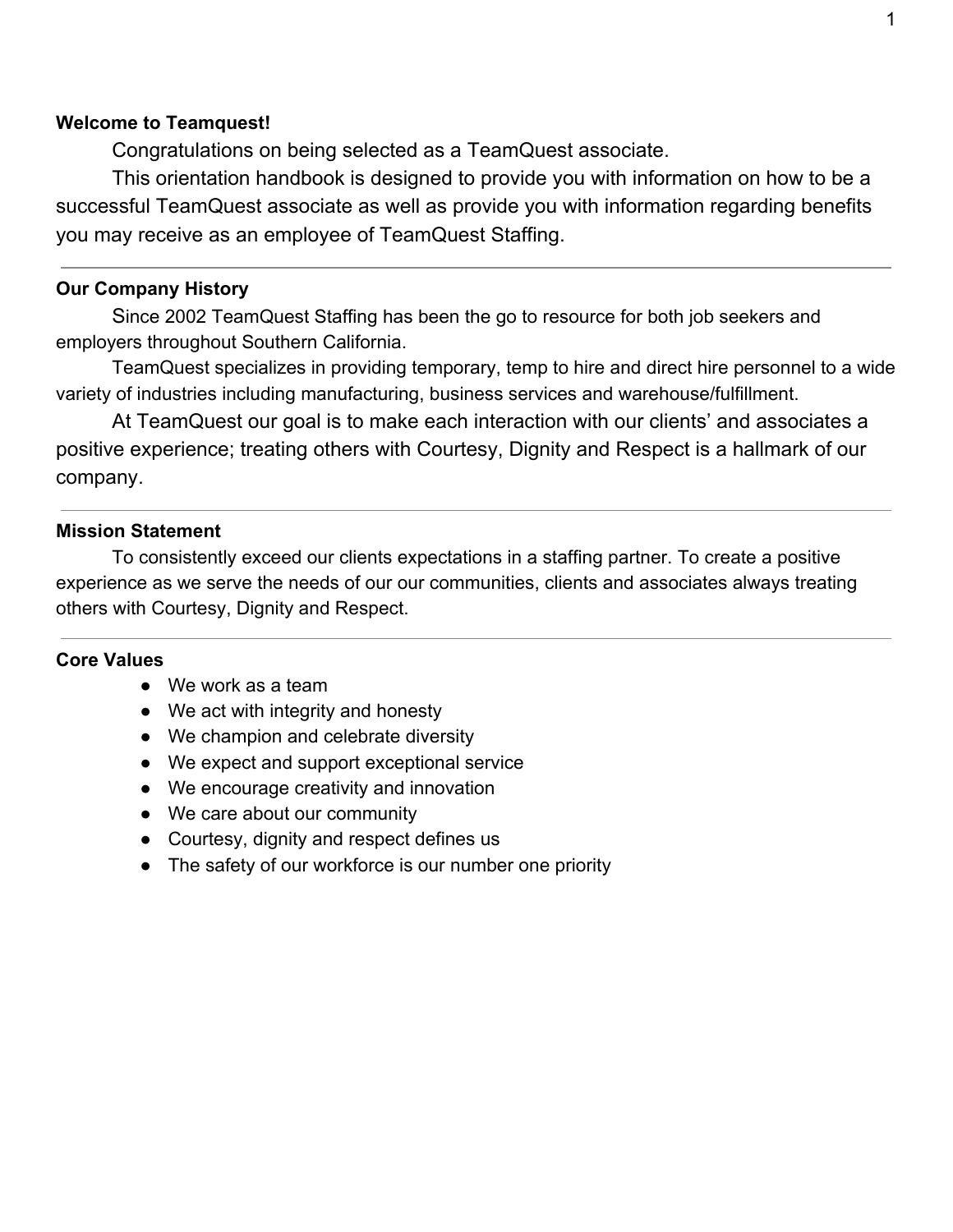#### **Introduction**

This Temporary Employee Handbook is designed to summarize TeamQuest Staffing ("TeamQuest Staffing" or the "Company") personnel policies and benefits for temporary employees and to acquaint employees with many of the rules concerning employment with the Company.

Compliance with the Company's policies is a condition of employment. This Handbook supersedes all previous employment policies, written and oral, express and implied. With the exception of the at-will employment policy, which can only be changed in a writing signed by the Chief Executive Officer, the Company reserves the right to modify, rescind, delete or add to the provisions of this Handbook from time to time in its sole and absolute discretion. The Company will notify employees of any significant changes that affect them. This Handbook is not a binding contract between the Company and its employees, nor is it intended to alter the at-will employment relationship between the Company and its employees.

The Company reserves the right to interpret the policies in this handbook and to deviate from them when, in its discretion, it determines it is appropriate. This Handbook applies to all temporary employees regardless of their work site. It is our intent to comply with all applicable state and federal laws. To the extent any of the policies in this Handbook are inconsistent with a particular state's laws, the law of the state in which you are working will govern.

#### **Communication**

- Our TeamQuest offices observe regular working hours from 8:00 to 5:00 PM, Monday through Friday. A twenty-four hour answering machine is also available.
- Always call our TeamQuest supervisor if you have any questions or problems regarding your work. Schedule conflicts must be addressed to your TeamQuest supervisor, not the customer.
- If, for any reason, you must be late or absent from your assignment you must notify TeamQuest Staffing as soon as possible. This permits us to meet our customers' needs by sending a replacement.
- Your failure to notify TeamQuest Staffing may reflect negatively on your reliability and may result in our not keeping you in your present assignment or not placing you on any future assignments.

*At the end of each assignment, you must contact TeamQuest Staffing to report your availability. If we have work available and you fail to notify us, it may jeopardize your eligibility for unemployment benefits.*

# **At-Will Employment Relationship**

Employment with the Company is at-will, unless otherwise specified in a written employment agreement. This means employment with the Company is not for any specified period and may be terminated by you or the Company at any time, with or without cause or advance notice. In connection with this policy, the Company reserves the right to modify or alter your position, in its sole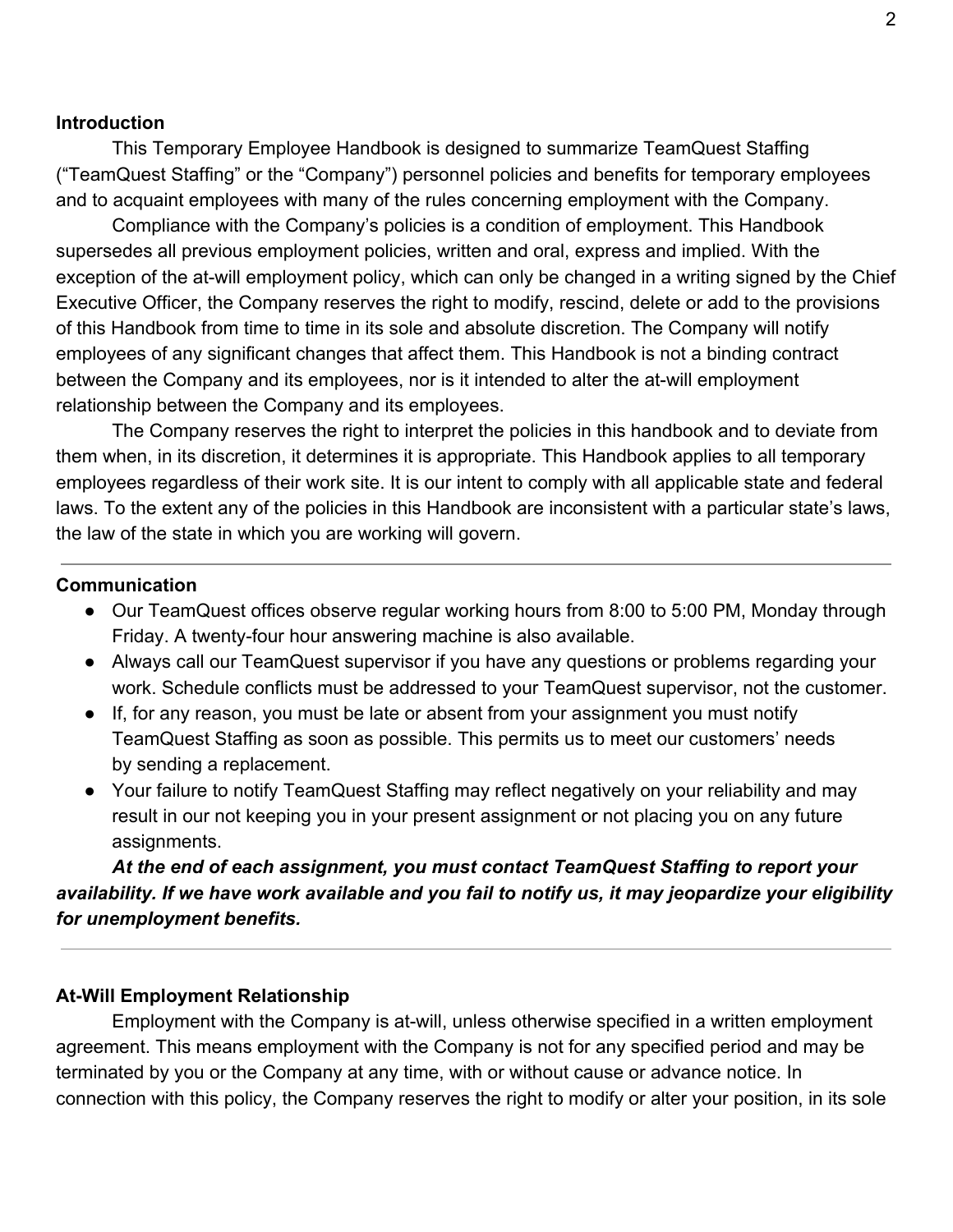discretion, with or without cause or advance notice, through actions other than termination, including demotion, promotion, transfer, reclassification or reassignment. In addition, the Company reserves the right to exercise its managerial discretion in imposing any form of discipline it deems appropriate. No person other than the Chief Executive Officer of the Company has the authority to enter into an agreement contrary to this statement. To be valid, such agreement must be specific, in writing and signed by the Chief Executive Officer of the Company and you.

# **Employment Categories**

- Temporary Employees: Temporary employees are those employees who are hired to provide temporary services to the Company's clients on an as-needed and temporary basis. This Temporary Employee Handbook applies to all temporary employees. Temporary employees are not eligible for any benefits provided to administrative employees.
- Administrative Employees: Administrative employees are those employees who work on a regular basis at the Company's corporate, branch or onsite offices and assist in the administration of the Company. Administrative employees are paid by TeamQuest Staffing.

# **Equal Employment Opportunity Policy**

It is the policy of the Company to provide equal employment opportunities to all employees and employment applicants without regard to unlawful considerations of race, religion, color, national origin, ancestry, sex (including pregnancy, childbirth or related

medical conditions and breastfeeding), gender, gender identity, gender expression, sexual orientation, age, physical or mental disability, marital status, military or veteran status, genetic information or any other classification protected by applicable local, state or federal laws. This policy applies to all aspects of employment, including, but not limited to, hiring, job assignment, compensation, promotion, benefits, training, discipline and termination.

# **Requests for Accommodation**

To ensure equal employment opportunities to qualified individuals with disabilities, the Company will make reasonable accommodations for the known physical or mental limitations of an otherwise qualified individual with a disability who is an applicant or an employee unless undue hardship would result. Any employee or applicant who requires an accommodation in order to perform the essential functions of the job should contact Human Resources. The employee should specify in what way they are limited in their ability to perform their job and what accommodation they believes is needed. The Company will review the situation with the employee and identify possible accommodations, if any, that will enable the employee to perform the essential functions of their job. If a reasonable accommodation can be identified that will not impose an undue hardship, the Company will make the accommodation. If there is more than one possible accommodation, the Company will decide which one will be provided.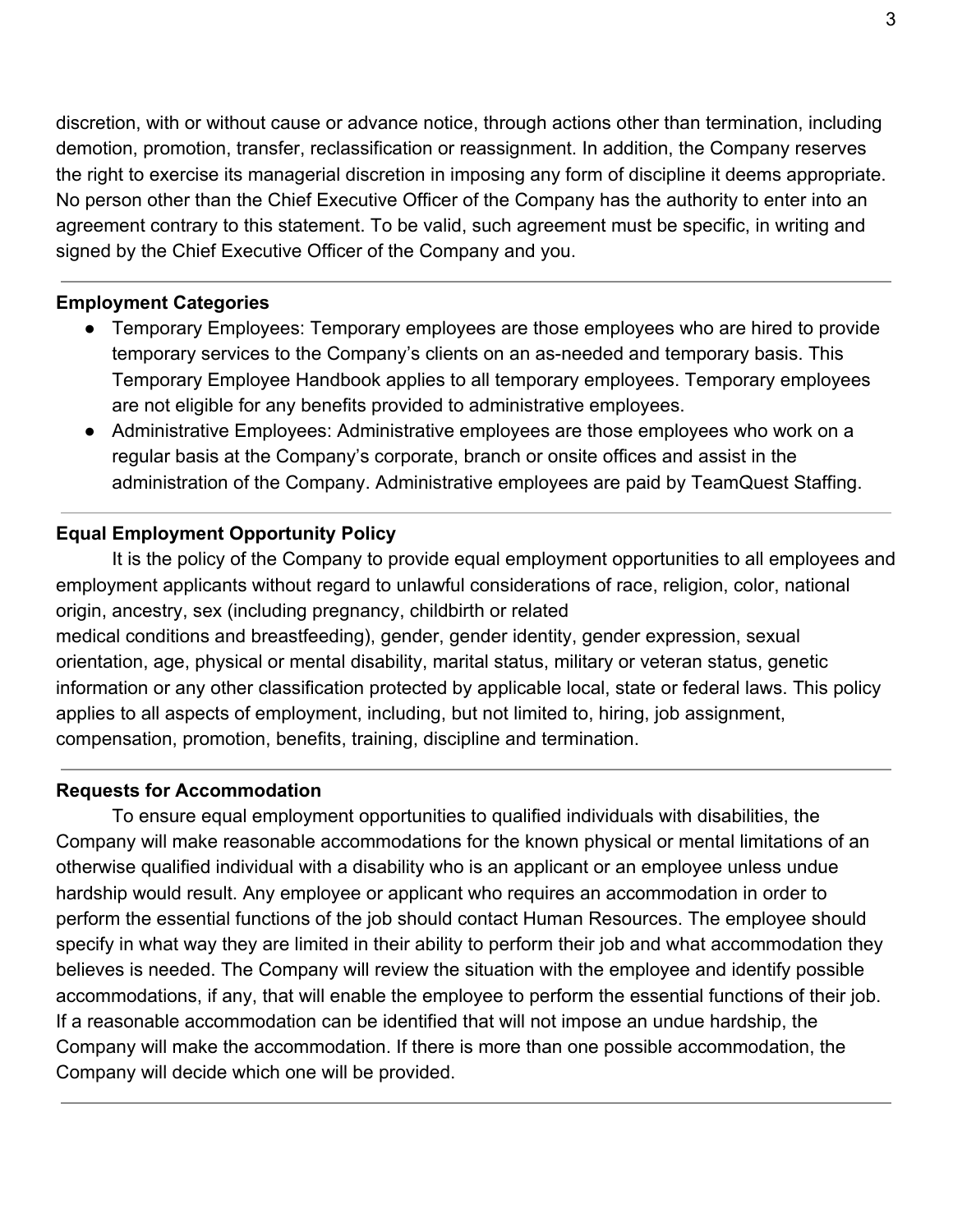# **Policy Prohibiting Harassment, Discrimination and Retaliation**

The Company is committed to providing a work environment free of inappropriate and unlawful harassment and discrimination. The Company expects everyone to behave professionally and respectfully in the workplace. The Company will not tolerate any type of harassment or discrimination against applicants for employment, employees, independent contractors, vendors, clients or customers on the basis of age, race, color, religion (including religious dress and grooming practices), sex/gender (including pregnancy, childbirth, or related medical conditions), gender identity, gender expression, national origin, ancestry, physical or mental disability, military or veteran status, marital status, sexual orientation, genetic information, or any other characteristic protected by local, state or federal laws applicable to the Company. The Company's policy prohibiting harassment and discrimination applies to all persons involved in the operation of the Company, including supervisors, co-workers, and third party non-employees (such as vendors, clients and independent contractors). Definitions Harassment is unwelcome verbal, visual or physical conduct based on a protected characteristic described above that creates an intimidating, offensive or hostile working environment or that interferes with work performance. Discrimination is the act of differentiating among employees or applicants for employment on the basis of any protected characteristic described above. Sexual Harassment is one form of unlawful harassment. Applicable state and federal law define sexual harassment as: Unwelcome sexual advances, requests for sexual favors or other verbal or physical conduct of a sexual or sex-based nature when:

- submission to that conduct is made either explicitly or implicitly a term or condition of an individual's employment;
- or submission to or rejection of the conduct is used as a basis for employment decisions affecting the individual;
- or such conduct has the purpose of effect of unreasonably interfering with an individual's work performance or creating an intimidating, hostile, or offensive work environment.

Specific examples of conduct prohibited under this policy are presented below. These examples are provided to illustrate the kind of conduct prohibited by this policy. This list is not exhaustive.

- Verbal conduct such as epithets, derogatory jokes, comments or slurs based on an individual's protected characteristic;
- Unwanted sexual advances, invitations or comments, comments about a person's sexuality or sexual experience;
- Visual conduct such as derogatory and/or sexually-oriented posters, photography, cartoons, drawings or gestures;
- Physical conduct such as assault, unwanted touching, pinching, patting, grabbing, brushing against, poking, blocking normal movement or interfering with work because of sex, race or any other protected characteristic described above;
- Threats and demands to submit to sexual requests as a condition of continued employment, or to avoid some other loss, and offers of employment benefits in return for sexual favors;
- and/or Retaliation for having reported or threatened to report harassment.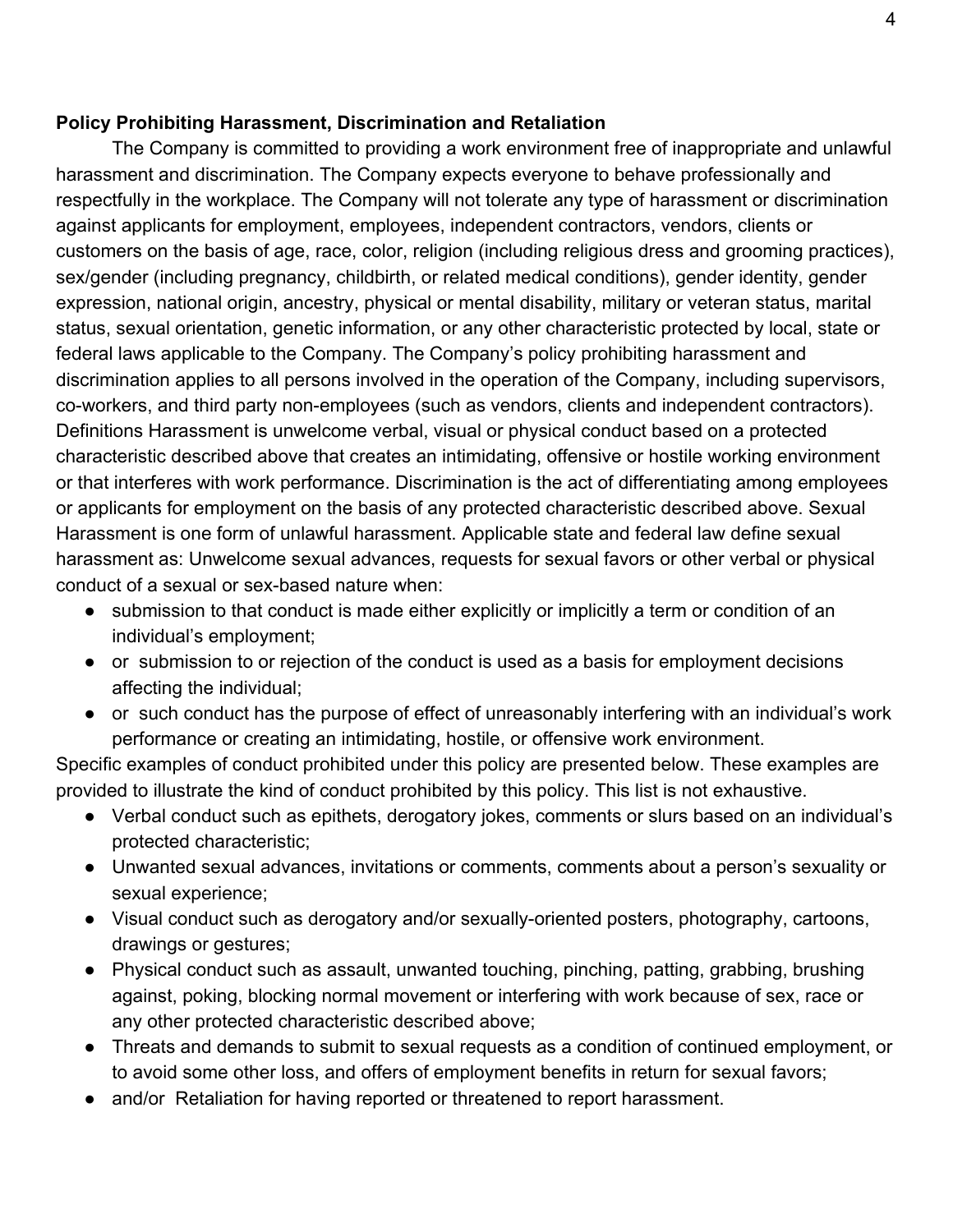Please note that more than just sexual harassment is prohibited by this policy. Harassment based on any protected characteristic described above is expressly prohibited by this policy.

# **Procedures for Making, Investigating, and Resolving Discrimination, Harassment and Retaliation Complaints**

All Company employees are responsible for helping to ensure that the work environment is free from prohibited harassment and discrimination. If you believe you have been discriminated against, or subjected to sexual or other harassment in violation of this policy, by an employee or a non-employee, in most cases you should immediately inform the offending party that his/her conduct is unwelcome and tell that person to stop the behavior. However, if you are uncomfortable doing so, or if after doing so the situation has not been satisfactorily resolved, you must immediately report the facts of the incident to the on-site supervisor, the local branch office, the Human Resources Department or any member of management. You are not required to use the usual process of communicating with your immediate supervisor first, but may contact any of the other above-listed management individuals directly. Complaints of acts that violate this policy will be accepted in writing or orally. Anyone who has observed discrimination, harassment or retaliation should also report such conduct immediately to the on-site supervisor, the local branch office, the Human Resources Department or any member of management. Employees must use the Company's complaint process. Reported incidents of discrimination or harassment will be promptly and thoroughly investigated. The manner of the investigation is at the sole discretion of the Company. The investigation will be kept as confidential as possible, and information will be shared only on a need-to-know basis. The Company will take appropriate remedial action to stop any prohibited discrimination or harassment and to deter future conduct of a similar nature. Corrective action may include discipline, up to and including termination. The Company will not tolerate any form of retaliation against any employee for engaging in protected activity, such as making a good faith complaint of harassment or discrimination or for cooperating in an investigation. Employees who believe they have been subjected to retaliation must immediately report the matter to the on-site supervisor, the local branch office, the Human Resources Department or any member of management.. All complaints of retaliation will be investigated in the manner described above. Anyone who is found to have violated the Company's policy against retaliation will be subject to discipline, up to and including termination. The Equal Employment Opportunity Commission ("EEOC") and the state fair employment agency in which an employee works accept and investigate complaints of unlawful harassment and discrimination in the workplace. The EEOC or the applicable state agency may, in some cases, prosecute claims on behalf of employees. The EEOC and the applicable state agency may be contacted by consulting the government agency listings in your local telephone book. In California, in addition to the Equal Employment Opportunity Commission, the Department of Fair Employment and Housing ("DFEH") accepts and investigates complaints of unlawful harassment and discrimination in the workplace. The DFEH may, in some cases, prosecute claims on behalf of employees. The DFEH may be contacted by the consulting the state government agency listings in your local telephone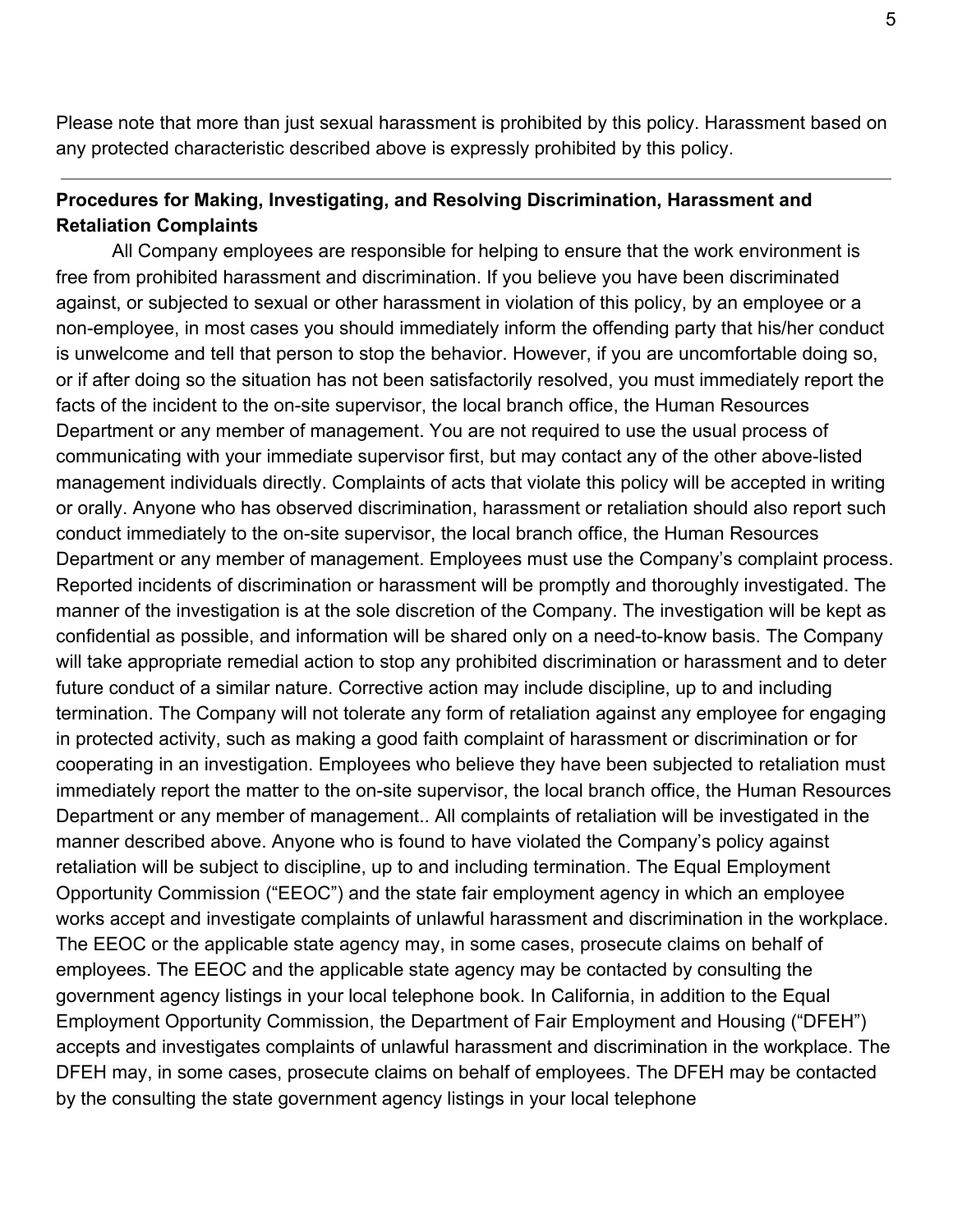Please contact your on-site supervisor, the Company's local branch office or the Human Resources Department if you have any questions about this policy or require further information.

# **Assignments/Assignment Procedures**

You will be offered assignments based on availability as well as your experience and skills. Usually, you will know about assignments a day or two in advance. Some opportunities, however, start right away. When you accept an assignment, you should record all important information so you will be prepared for a good start. You have the flexibility to accept or decline any assignments for which you are selected. You are expected to complete all assignments you accept. If you are unable to report to work or complete an assignment for any reason, illness, emergency, etc., notify us immediately, not the client, in order for us to obtain a replacement. When your assignment with a client ends, contact us within 24 hours. The end of a particular assignment does not terminate your employment with us as you remain an employee of the Company eligible for placement with another client. If you fail to contact us at the end of an assignment, you may be considered to have voluntarily resigned, and unemployment benefits may be denied.

# **Points to Remember**

- Arrive on time every day to show your professionalism and commitment to quality performance.
- Dress appropriately for the assignment. The Company's Personnel Coordinator will outline the client's dress code and other important rules concerning breaks and more.
- Direct all incoming personal calls to our office and we will pass messages on to you. Client phones should not be used to make or receive personal calls.
- If you desire a full-time position, or are offered one while on assignment, let us know immediately.

# **Pay Rates/Timesheets/Pay Periods/Paydays**

You are paid for the hours you actually work on assignment. The pay rate is determined before you begin the assignment and can vary from one assignment to the next. Compensation for overtime will be paid to nonexempt temporary employees in accordance with applicable state and federal laws. In California, non-exempt employees will be paid a premium for overtime hours as follows:

- One and one-half times their regular rate of pay for all hours worked in excess of eight per workday, up to 12, or in excess of 40 in a workweek;
- One and one-half times their regular rate of pay for the first eight hours on the seventh consecutive day of work in a workweek;
- Double their regular rate of pay for all hours worked in excess of 12 in a workday and after eight hours on the seventh consecutive day of work in a workweek.

Only those hours that are actually worked will be included when determining a non-exempt employee's overtime pay. Paid time off, for example, is not hours worked and are therefore not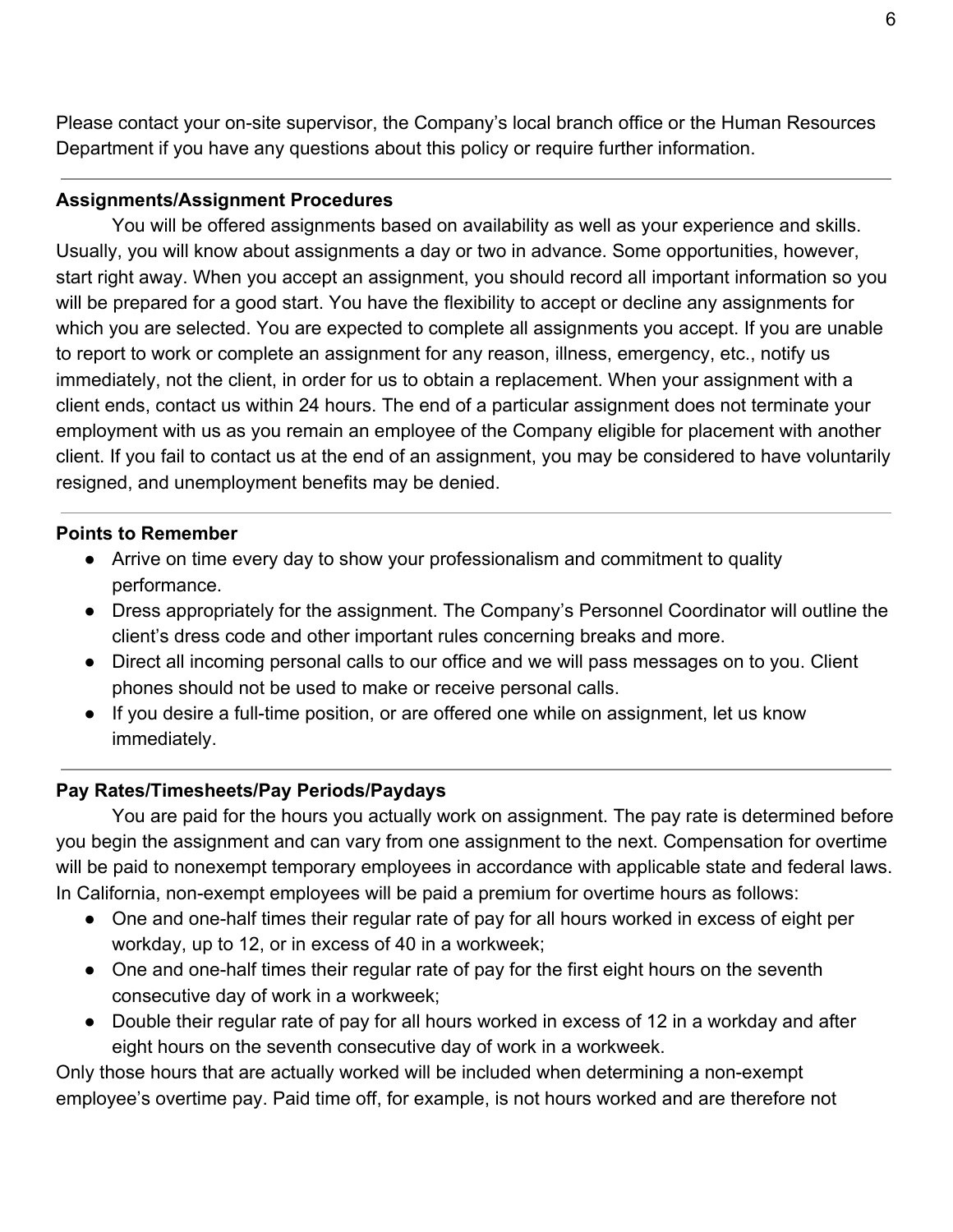counted in making overtime calculations. Employees must obtain advance authorization before working overtime. We regularly review your performance and pay status. We also make all state and federally required payroll deductions and unemployment insurance and we match social security contributions and provide Workers' Compensation insurance.

Use a new timesheet for every assignment you work. For a continuing assignment, use a new timesheet each week. If using a time and attendance system, be sure to utilize the system prior to the start of your shift and at the end of your shift. Each Friday or at the end of each assignment, both you and the client company supervisor must sign the timesheet. Failure to deliver the timesheet by the appropriate time may delay the processing and issuance of your paycheck. For most temporary employees, the Company's paydays are every Friday, for the one-week period that ends the previous Sunday. The payroll period begins at 12 a.m. Monday and ends the following Sunday at 11:59 a.m. Paychecks will generally be available the following Friday unless different arrangements are made with a personnel coordinator prior to the issuance of the paycheck. Temporary employees with work assignments that have different paydays and payroll periods will be notified of such.

#### **Meal and Rest Period Policy**

Non-exempt California employees are required to take an unpaid and duty-free meal period of at least 30 minutes before working more than five hours in a workday. Non-exempt employees who work more than 10 hours in a workday are required to take a second unpaid and duty-free meal period of at least 30 minutes. Employees shall be relieved of all duty during the unpaid meal period and are free to leave the premises. If an employee works a period of not more than six hours, the employee may choose to waive the unpaid meal period with the written consent of his/her supervisor. Employees who work no more than 12 hours in one workday and have not waived their first meal period may choose to waive their second unpaid meal period with the written consent of their supervisor. Meal period waivers must be in writing. A form may be obtained from the supervisor. In addition, non-exempt employees whose total daily work time is three and one-half hours or more are entitled to take, and are provided with, a paid and duty-free rest period of 10 minutes during every four hours of work or major fraction thereof. This means that employees are entitled to 10 minutes rest for shifts from three and one-half to six hours in length, 20 minutes for shifts of more than six hours up to 10 hours, 30 minutes for shifts of more than 10 hours up to 14 hours and so on. The rest breaks should be taken in the middle of each work period where practical. For example, employees who work eight hours per day should take their breaks at approximately the middle of the first half and the middle of the second half of the workday. Supervisors will schedule meal periods to accommodate the Company's operating requirements. Employees are free to leave premises during their meal periods, but must return promptly and be ready to work at the end of such period. An employee may not work through meal periods to make up lost time, nor may he/she add rest periods to a meal period to extend the meal period. If an employee is unable to take a complete meal or rest period, or if he/she is not completely relieved of all work duties during the meal or rest periods, the employee must inform his/her supervisor or Human Resources on the same day. Failure to report a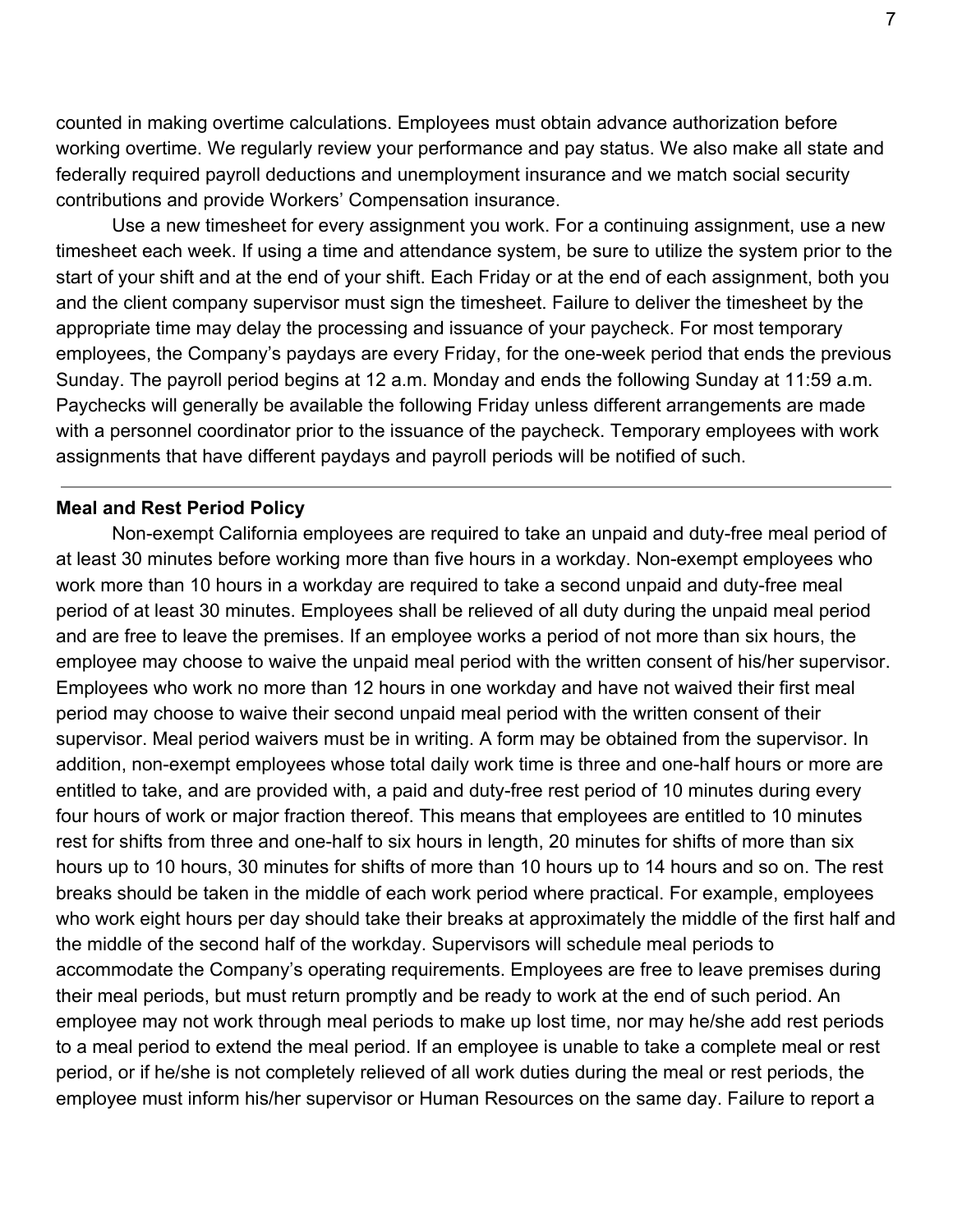rest or meal break that an employee wanted but could not take may result in discipline, up to and including termination. Similarly, failure to report an incomplete or not fully relieved rest or meal period may result in discipline, up to and including termination. Non-exempt employees must record the actual time they begin and end each meal period taken on their time records.

## **State Disability Insurance**

California employees are covered by California State Disability Insurance ("SDI") pursuant to the California Unemployment Insurance Code. Disability insurance is payable when an employee cannot work because of illness or injury unrelated to the employee's employment with the company or when the employee is entitled to temporary workers' compensation at a rate less than the daily disability benefit amount. For more information regarding SDI, or to submit a claim for benefits, employees must contact the California Employment Development Department.

## **Paid Family Leave Benefits**

Paid family leave ("PFL") is California's state-sponsored insurance program within the SDI program and is funded through mandatory employee contributions. It provides eligible California employees with partial wage replacement for up to six weeks in a 12-month period while absent from work to: (1) care for a seriously ill or injured child, spouse, parent or domestic partner or, effective July 1, 2014, a grandparent, grandchild, sibling or parent-in-law; or (2) for bonding with a new child within one year of the birth or placement of the child in connection with adoption or foster care. There is a seven (7) day, unpaid waiting period for each claim prior to collecting benefits. An employee who wishes to receive PFL benefits must submit an application with the California Employment Development Department. If the employee also wishes to take a leave of absence, the employee must follow the leave request procedures in the applicable leave of absence policy. The two procedures are independent of one another. If an employee is eligible to take leave under the FMLA or CFRA, then PFL benefits will be provided concurrently with leave taken under those laws. However, PFL benefits do not create an additional leave entitlement. If an employee is not eligible for, or has exhausted his/her entitlement to, statutory leave under the FMLA or CFRA, there is no additional right to take leave under the PFL insurance program.

## **Standards of Conduct**

We have established workplace standards of performance and conduct as a means of maintaining a productive and cohesive working environment. TeamQuest Staffing counts on common sense and professionalism in the actions of all employees. This is essential to providing a positive work environment. Therefore, conduct that is dangerous to others, dishonest, unethical, illegal, and/or abusive will not be tolerated at TeamQuest Staffing. Violations of TeamQuest Staffing Standards of Conduct will be grounds for disciplinary action, up to and including discharge from employment. When an employee fails to meet TeamQuest Staffing's established Standards of Conduct, his or her manager may attempt to utilize progressive discipline so that the employee will be assisted in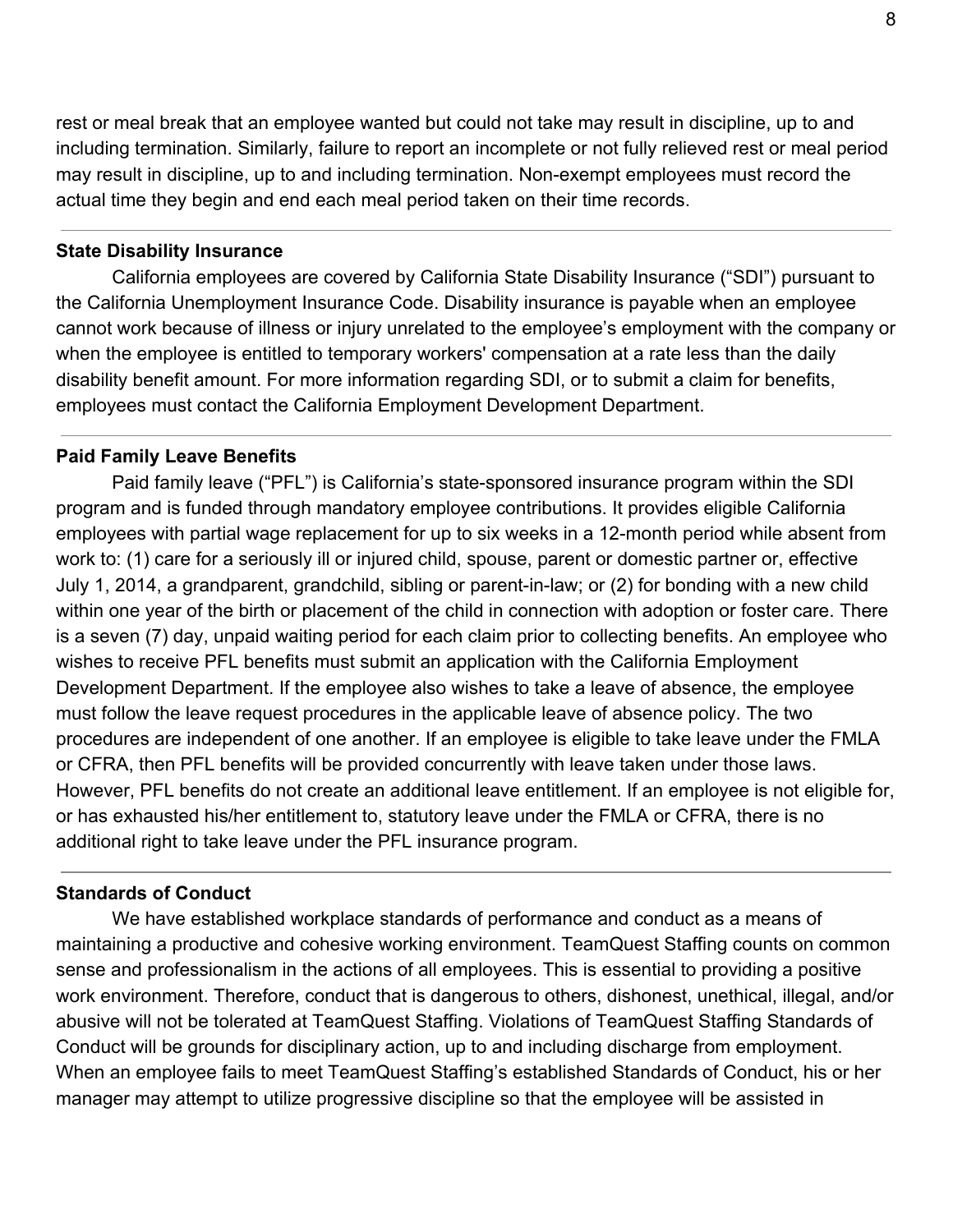improving his or her performance or conduct. However, because TeamQuest Staffing employees are employed at-will and can be terminated or resign at any time for any or no reason, TeamQuest Staffing reserves the right to impose any type of discipline it deems appropriate, as determined by the Company in its sole discretion, up to and including immediate termination of employment . As it is impossible to list every reason why an employee may be subject to disciplinary action, the following list of offenses is not all-inclusive, but merely provides guidance to our employees concerning conduct that TeamQuest Staffing would define as unacceptable. Following are examples of behavior, performance or conduct that are not permitted and may result in disciplinary action, up to and including termination:

- Accepting an assignment and not reporting to work or not notifying us
- Unauthorized possession, use, or removal of property belonging to us or any of our clients
- Failure to comply with all safety rules and regulations, including the failure to wear safety equipment when instructed
- Reporting to work under the influence of alcohol, illegal drugs, or in possession of either item on company premises or work sites of client companies
- Lewd, unacceptable behavior, possession of weapons or explosives, and provoking, instigating, or participating in a fight
- Failure to call us when an assignment ends
- Violation of the Company's policies prohibiting harassment, discrimination or retaliation
- Violation of any Company policy Insubordination, for example, refusal to carry out your supervisor's reasonable work request
- Falsifying records, including but not limited to time records, claims pertaining to injuries occurring on company premises or work sites of client companies, or personnel records
- Disclosing confidential information without authorization
- Disregard for established policies and procedures
- Excessive cancellations or tardiness
- Discourtesy to clients or fellow employees
- Unauthorized and/or excessive absenteeism
- Tardiness to work
- Misconduct / Disorderly conduct, including horse play
- Poor Attitude
- Poor work performance
- Gambling Use of abusive or threatening language
- Leaving work before end of scheduled shift without permission
- Neglect of job responsibilities and duties, including incompetence

This policy is written to comply with applicable law and will not be applied in a manner that restricts the flow of concerted employee communication about terms and conditions of employment. TeamQuest Staffing may use any type of discipline it deems appropriate in its sole discretion,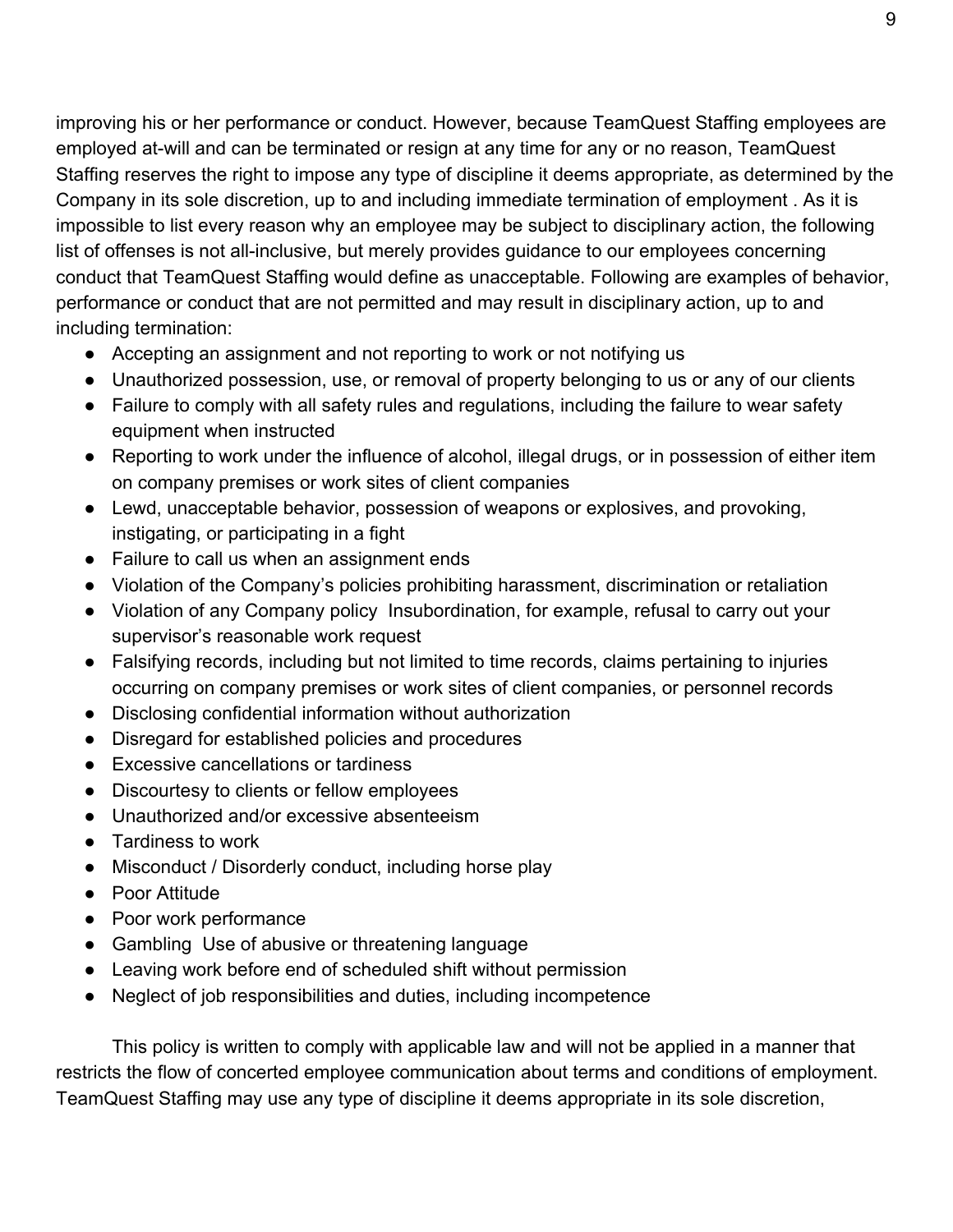including, but not limited to, verbal warning(s), written warning(s), suspension, or immediate termination. Neither this handbook, nor any other communication by TeamQuest Staffing, or anyone in management, either written or oral, made at the time of hire or during the course of employment, is intended to create an employment contract. Nothing in these Standards of Conduct, or in this handbook, in any way affects the at-will status of the employees' employment.

# **Substance Abuse and Testing Policy**

We believe that maintaining a workplace that is free from the effects of drug and alcohol abuse is the responsibility of all persons involved in our business, including our employees and clients. The use, possession, sale, or transfer of illegal drugs (including state-sanctioned marijuana) or alcohol on company or client property, in company or client vehicles, or while engaged in company or client activities is strictly forbidden. Being under the influence of drugs or alcohol while on company or client property, in company or client vehicles, or while engaged in company or client activities is also strictly forbidden. Unless prohibited by law, TeamQuest Staffing reserves the right to conduct or require drug and alcohol testing on any employee on company or client premises, engaged in company or client business, or operating company or client equipment. Specifically, testing may be required after accidents or near misses, when a client requires pre-assignment testing, and/or where management has a reasonable suspicion that an employee is impaired or affected on the job by alcohol and/or illegal drugs in violation of this policy. The Company may search company or client premises or property, without prior notice, and reserves the right to search employees' personal property brought onto company or client premises in order to investigate a reasonable suspicion that this policy has been violated. Employees violating this policy are subject to disciplinary action up to and including immediate termination and, consistent with state laws, possible denial of any workers' compensation benefits. Failure to consent to a test or any attempt to falsify or alter test results will also result in disciplinary action, up to and including termination.

# **Workplace Searches**

 To protect Company and Client property and to ensure the safety of all employees, the Company, and our clients, reserves the right to inspect and search any employee's work area, files, locker, equipment, and any area on Company or client premises. You should have no expectation of privacy with respect to items brought onto Company or client property and/or stored in Company or client facilities. Inspection may be conducted at any time, without notice, at the discretion of the Company or client. In addition, when the Company or a client has a reasonable suspicion that a Company or client policy is being violated that necessitates a search, you may be required to submit to reasonable searches of your personal vehicles, parcels, purses, handbags, backpacks, brief cases, lunch boxes or any other possessions or articles brought on to the Company or client property. Persons entering the premises who refuse to cooperate in an inspection conducted pursuant to this policy may not be permitted entry. You must cooperate in an inspection; failure to do so is insubordination and will result in disciplinary action, up to and including discharge.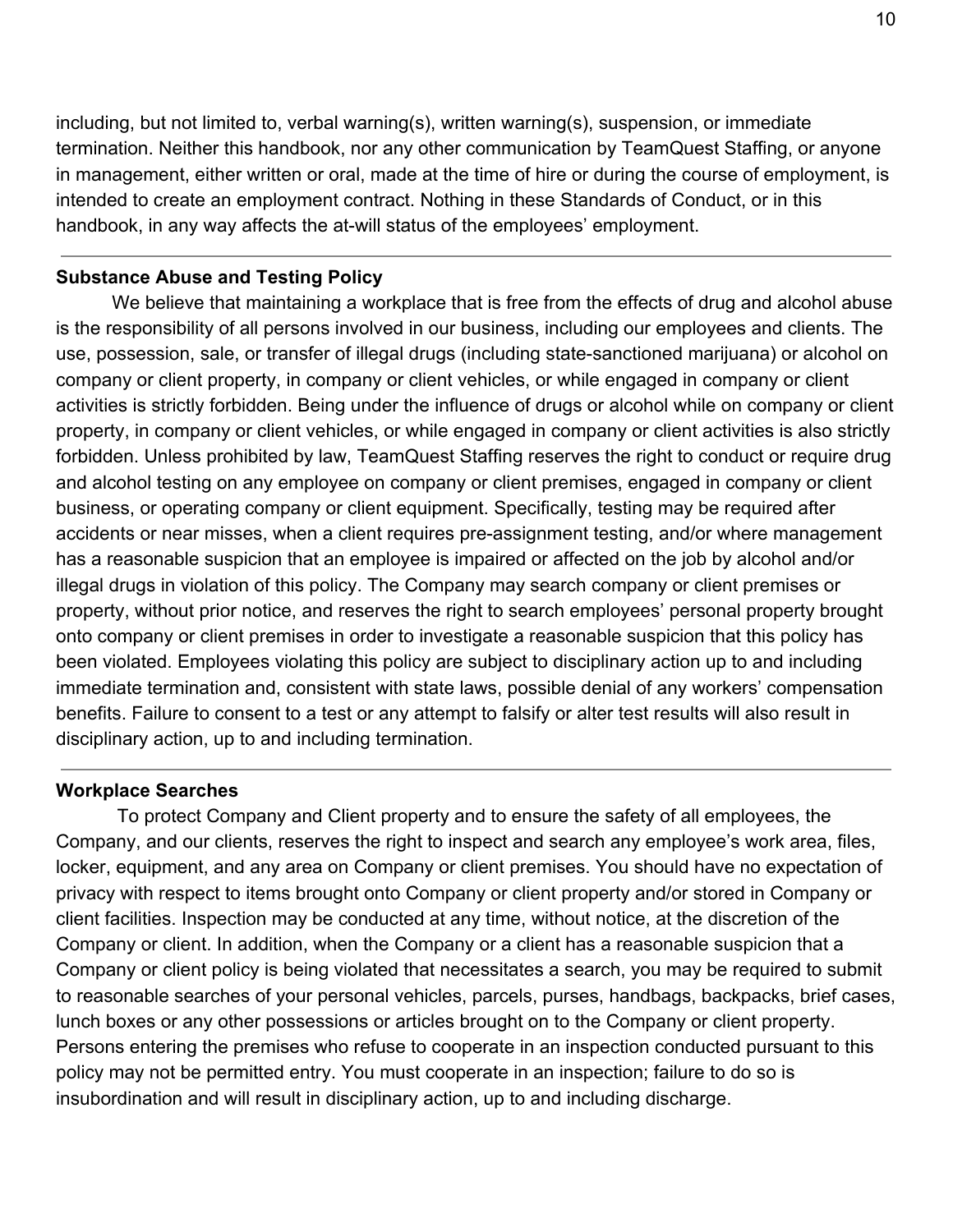# **Violence-Free Workplace**

The Company is committed to providing a work environment free from violence. The Company maintains a zero-tolerance policy for any acts or threatened acts of violence, including hostile behavior, physical or verbal abuse, or, unless it is required by the nature of the employee's position, possession or use of weapons of any kind, on Company property or while conducting Company business. Should you engage in such acts, you will be subject to disciplinary action, up to and including, immediate termination of employment. You may also be subject to other civil or criminal liability. If you feel you have been subjected to behavior prohibited by this policy or witness or have knowledge of any actions that could be perceived as violent, you should report the incident immediately to your Supervisor or Human Resources. All complaints will be investigated promptly and appropriate action taken. Corrective action will be imposed for engaging in any potentially violent or threatening activities. You may also contact the appropriate law enforcement authorities if you have reason to believe there is an immediate threat to your safety and/or the safety of others. Reports or incidents warranting confidentiality will be handled appropriately and confidentiality will be maintained to the extent possible. You will not be retaliated against for reporting, in good faith, any conduct prohibited by this policy.

# **Family and Medical Leave**

The Company provides employees with family and medical leave in accordance with the provisions of the Federal Medical Leave Act ("FMLA") and the California Family Rights Act ("CFRA"). The Company complies with all requirements of applicable local and state laws in areas where it operates or does business. If a local or state law entitles an employee to more generous benefits than provided under this policy, the employee will receive the benefits required by the applicable law. This policy provides an overview of the leave provided under the FMLA and the CFRA, but is not intended to diminish or increase any obligations or rights set for the under such laws. Unless otherwise defined in this policy, the terms used in this policy have the meanings they are given under the FMLA and the CFRA.

Eligible employees are those who have:

- Completed 12 months of service with the Company (the service need not be consecutive);
- Worked at least 1250 hours during the 12-month period immediately preceding the requested leave; and

● Worked at a location where there are 50 employees of the Company within a 75-mile radius. Eligible employees may take leave for the following reasons:

- For the birth of the employee's child, or placement of the child with the employee for adoption or foster care;
- To care for the employee's spouse, registered domestic partner (under the CFRA), child or parent with a serious health condition;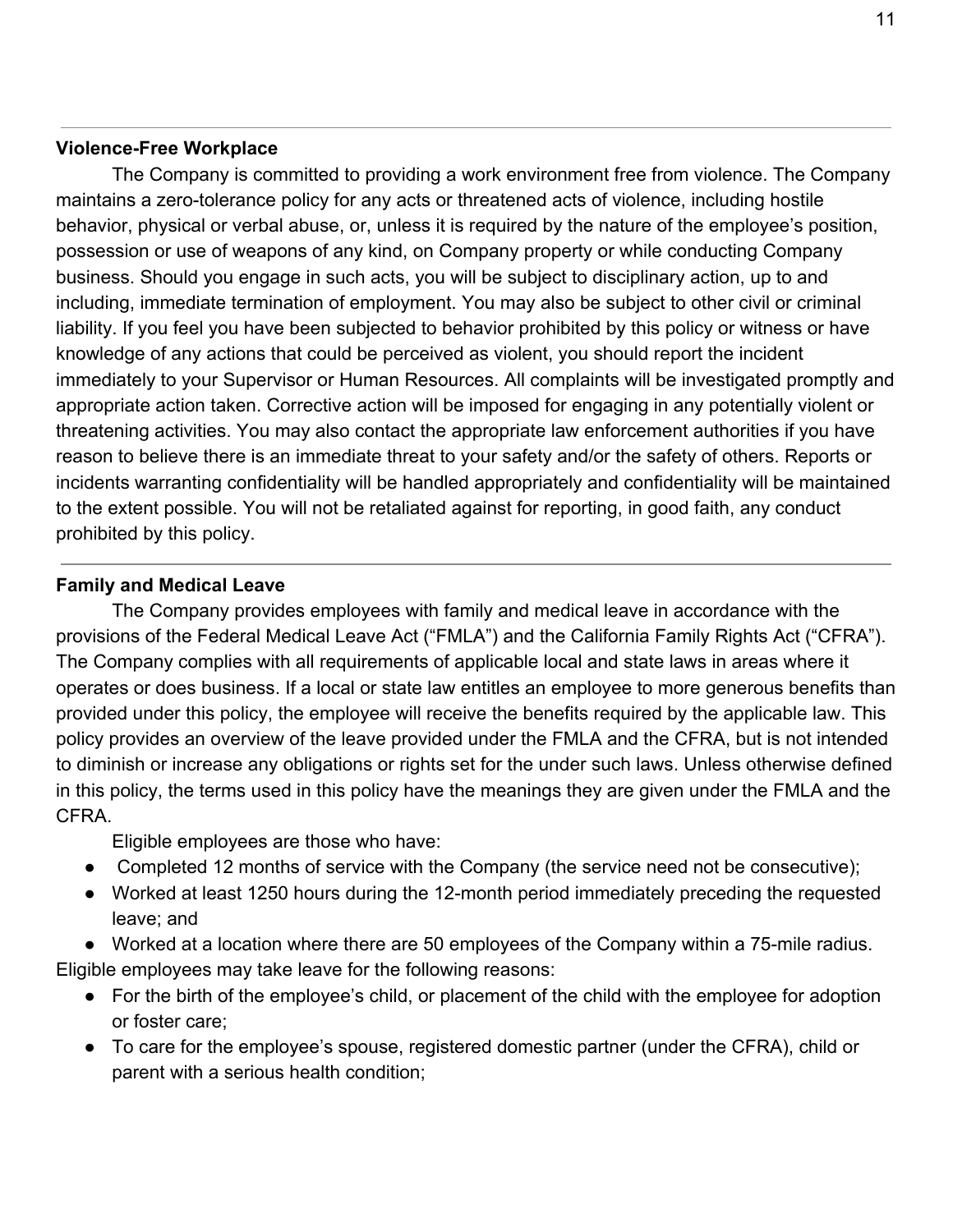- For the employee's own serious health condition, which prevents him or her from performing the functions of his/her position;
- Because of a qualifying exigency (as defined under the FMLA) arising out of the fact that the employee's spouse, son, daughter, or parent who is either a member of the National Guard or Reserves, or a retired member of the Regular Armed Forces or retired Reserves, is on active duty (or has been notified of an impending call or order to active duty) in support of a contingency operation ("Military Exigency Leave");
- To care for an immediate family member or next-of-kin who is a covered servicemember recovering from a serious injury or illness sustained in the line of active military duty ("Military Caregiver Leave").

The term "covered service member" is defined by federal law and means a member of the Armed Forces, including a member of the National Guard or Reserves, who is undergoing medical treatment, recuperation, or therapy, is otherwise in outpatient status, or is otherwise on the temporary disability retired list, for a serious injury or illness, or a veteran who seeks medical treatment for a serious service-related injury or illness within five years of serving in the military. The term "next-of-kin" is defined as the nearest blood relative. "Qualifying exigencies" for Military Exigency Leave include: short-notice deployment; military events and related activities; childcare and school activities; financial and legal arrangements; counseling; rest and recuperation leaves; post-deployment activities; and other reasons as agreed upon between the Company and the employee. Certain restrictions on leave may apply, depending upon the nature of the qualifying exigency.

# **Amount of Leave**

A maximum of 12 workweeks of unpaid leave may be taken within a 12-month period for any qualifying reason for leave. For these qualifying reasons, the 12-month period is measured forward from the first date the employee takes family and medical leave. Employees who are absent for Military Caregiver Leave may take up to 26 workweeks of unpaid leave in a single 12-month period. The "single 12-month period" begins on the first day the eligible employee takes family and medical leave to care for a covered service member and ends 12 months after that date. This leave entitlement is applied on a per-covered service member, per-injury basis. Employees who use Military Caregiver Leave in addition to other types of family and medical leave in the same leave year or single 12-month period are entitled to a combined maximum of 26 weeks of protected leave. Employees disabled by pregnancy, childbirth or related medical conditions have certain rights to take a pregnancy disability leave separate from their right to a family and medical leave under state law. However, the first 12 weeks of pregnancy disability leave will be treated concurrently as leave under the FMLA, for eligible employees. Once an employee is no longer disabled by pregnancy, she may request up to 12 weeks of unpaid leave under the CFRA to bond with her new child. If leave is taken to bond with a newborn, adopted or foster child, the employee must conclude the leave within 1 year of the birth, adoption or placement. If leave is taken for a serious health condition, the leave may be taken either in a block, or if medically necessary, on an intermittent or reduced schedule basis.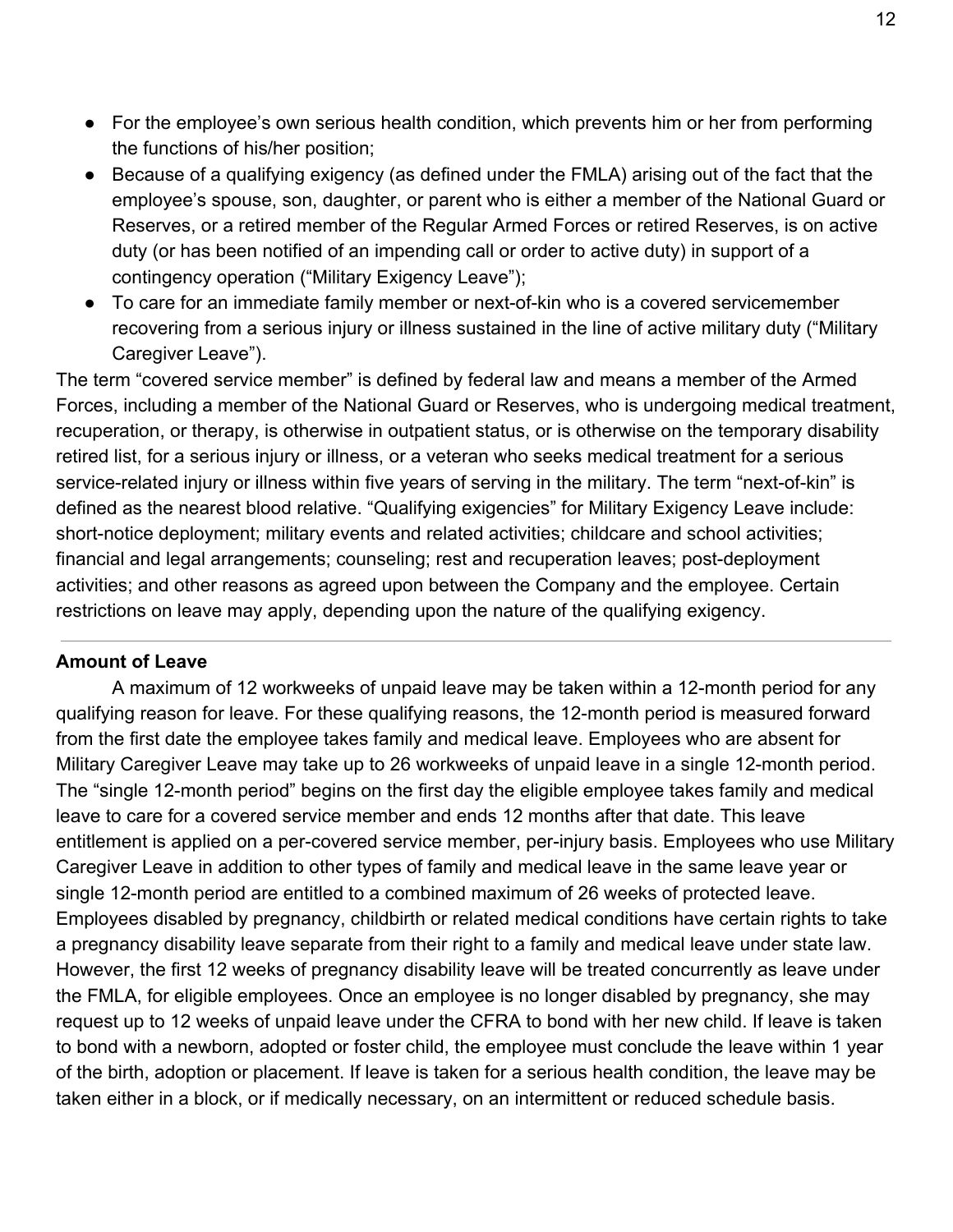Employees and supervisors are expected to work together to schedule leaves so as not to unduly disrupt Company operations. In most situations, an employee will continue in his/her regular job. However, in certain circumstances, at the Company's discretion, employees may be temporarily assigned to an alternative position in order to better accommodate the recurring periods of leave. Employees will receive equivalent pay and benefits as they would have received in their regular job while in the temporary position. When both spouses are employed by the Company and request simultaneous leave for the birth or placement for adoption or foster care of a child, the Company will not grant more than 12 weeks of combined leave both employees. All time off which qualifies as family and medical leave under state and/or federal law will be counted against the employee's family and medical leave entitlement to the fullest extent permitted by law.

# **Compensation During Leave**

Leaves granted under this policy are unpaid. Any earned sick leave and accrued vacation benefits may be used during an approved leave in accordance with the Company's requirements under the applicable paid leave policy. In addition, an employee's own serious health condition may qualify him/her for wage benefits under the California Disability Insurance (SDI) program, and employees on leave to care for a family member with a serious health condition may qualify for wage benefits under the California's Paid Family Leave (PFL) program. Under certain circumstances an employee may qualify for workers' compensation insurance.

#### **Benefits during Leave**

Employees will continue to receive group health plan benefits during the leave for up to 12 weeks (or up to 26 weeks while on Military Caregiver Leave) on the same terms and conditions as when working. The employee must continue to pay the employee's portion of premiums for group health plans while on leave. Failure to make timely payments may result in loss of coverage. Alternatively, if the Company voluntarily pays the employee's unpaid share of any benefit premiums so that it has the ability reinstate the employee's coverage upon his/her return from leave, the Company will recover such amounts from the employee's future wages. In addition, in some circumstances, an employee who does not return to work may be required to reimburse the Company for all premiums it paid during the leave. Vacation and sick time will not accrue during unpaid portions of leave

#### **Return to Work**

Upon returning from family and medical leave, employees will be reinstated to the same or an equivalent position, with the same pay and benefits, except as permitted by law. Generally, employees whose leave does not exceed the approved period of leave or the maximum allowed under the law, will be reinstated to their former position or an equivalent position, unless returning to such a position would provide greater rights than he/she would have had if he/she had been continuously employed during the leave. Failure to report to work on the first workday after the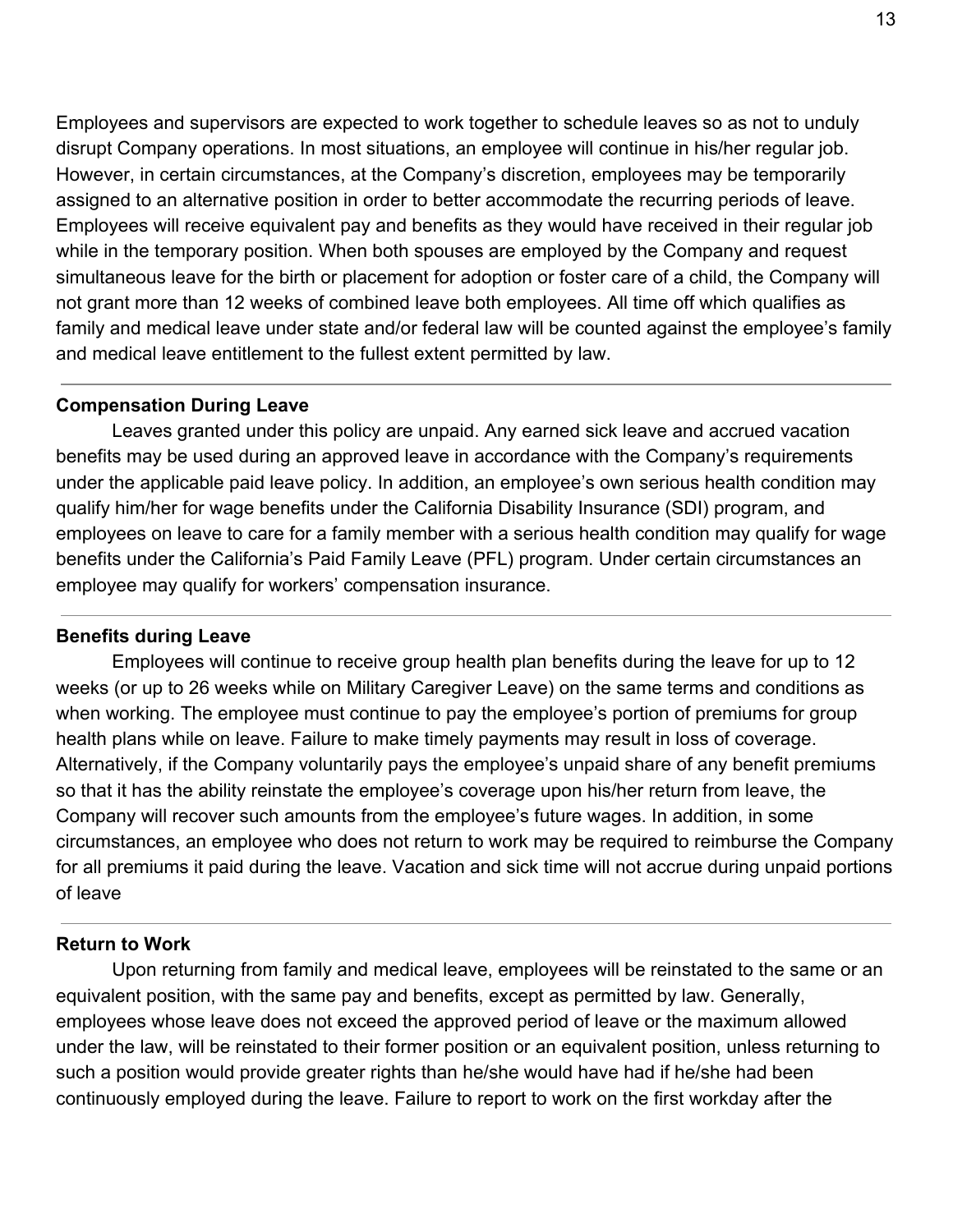approved leave has expired, unless an extension of the leave is granted in writing, or falsification of any information submitted in connection with the leave, will result in termination of employment. If the leave was taken due to the employee's own serious health condition, the Company will require certification from the employee's health care provider of the date the employee is able to resume work. The return-to-work certification must be provided to the Company on or before the date of the employee's return to work and is a condition of reinstatement. Reinstatement after family and medical leave may be denied to certain salaried "key employees." The Company will notify you if your position falls into this "key employee" category.

## **Notification**

 Employees must provide at least 30 days' advance notice for a foreseeable event (e.g., the expected birth of a child or a planned medical treatment). For events that are unforeseeable, employees must notify the Company as soon as practicable after they learn of the need for leave, but no later than 2 business days thereafter. Failure to comply with these notice rules may result in a delay or denial of the requested leave. While written notice is not required, employees are requested to submit a request for leave in writing and to meet with Human Resources prior to commencing the leave where possible. The employee must notify Human Resources of any changes in the status of the leave, the expected start date, or the expected return date. Any such requested changes are subject to approval by the Company.

#### **Certification**

 If the leave request is made because of an employee's serious health condition, the serious health condition of the employee's family member, or because of a covered service member's serious illness or injury, the Company will require the employee to obtain a medical certification form signed by a licensed health care provider. The certification must include sufficient information to allow the Company to determine if the leave is requested for a qualifying reason, and the anticipated dates (or duration and frequency) of the requested leave. If the need for leave may extend beyond the time covered by a certification, and additional leave is requested, the employee is required to provide the Company with an updated certification from his or her health care provider. Certification for the extension shall be submitted prior to the expiration of the current certification. Failure to submit the updated certification in a timely fashion may result in the denial of an extension of the leave and, if the employee fails to return to work, the employee may be considered to have abandoned his or her employment with the Company. When an employee requests leave due to a qualifying military exigency, the Company will require the employee to provide a copy of the covered military member's active duty orders or other documentation issued by the military which indicates that the covered military member is on active duty or call to active duty status in support of a contingency operation, and the dates of the covered military member's active duty service. The Company also will require that such leave, because of a qualifying exigency, be supported by a certification from the employee that sets forth: (1) a statement or description of appropriate facts regarding the qualifying exigency for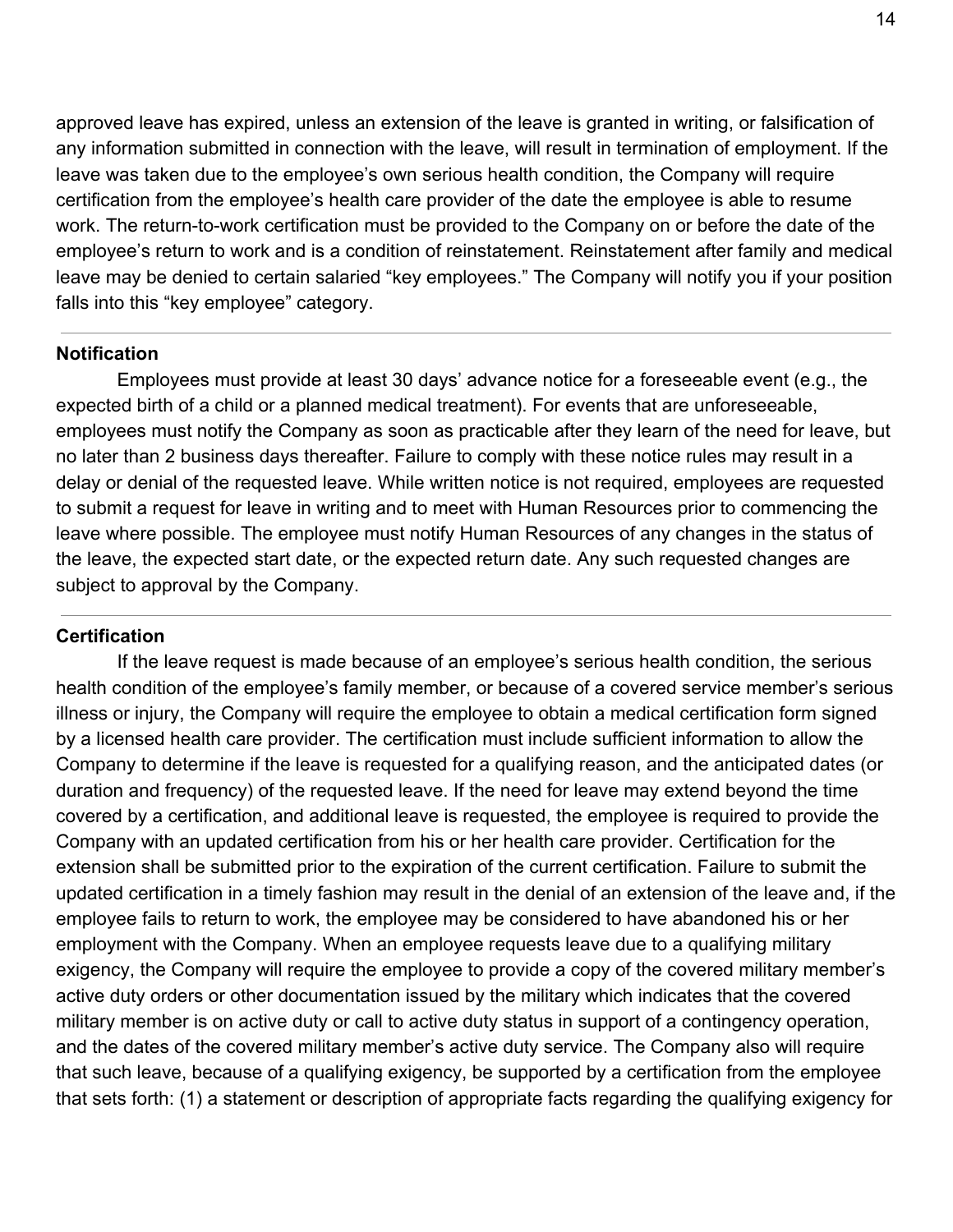which the leave is requested; (2) the approximate date on which time off from work due to the qualifying exigency commenced or will commence; (3) the beginning and end dates for the employee's absence, or, where leave is requested on an intermittent or reduced schedule basis, an estimate of the frequency and duration of the qualifying exigency; and (4) if the qualifying exigency involves meeting with a third party, appropriate contact information for the individual or entity with whom the employee is meeting and a brief description of the purpose of the meeting. All medical certifications and military exigency certifications must be provided within 15 days of being requested by the Company. If a certification is not provided within 15 days of the first request, the leave may be delayed or denied. For employee's serious health conditions, the Company may require, at its own expense, a second opinion from a health care provider selected by the Company. If the second opinion differs from the first opinion, the Company may require, at its expense, the employee to obtain the opinion of a third health care provider designated or approved jointly by the employer and employee. The opinion of the third health care provider shall be considered final and binding on the Company and the employee. Obtain appropriate forms from the Company's local branch office. If you have any questions concerning, or would like to submit a request for a family and medical leave of absence, please contact the Company's local branch office. The Company will comply with all other state and federal leave laws, subject to any employer and employee eligibility requirements.

## **Pregnancy Disability Leave, Transfer and/or Reasonable Accommodation**

All California employees who are disabled on account of pregnancy, childbirth, or related medical conditions are entitled to an unpaid leave of absence for the period of disability, up to a maximum of four months (or the working days in one-third of a year, or 17 1/3 weeks). The four-month period is calculated by determining the number of days/hours the employee would normally work within four calendar months. All time off needed for pre or postnatal care, severe morning sickness, doctor ordered bed rest, childbirth and recovery from childbirth will be counted against an employee's pregnancy disability leave entitlement to the maximum extent permitted by law. If her healthcare provider certifies that it is medically advisable, a pregnant employee may also request reasonable accommodation or transfer to a less strenuous or hazardous position or duties. In addition to the conditions listed above, pregnancy or childbirth-related medical conditions for which an employee may request leave, transfer or reasonable accommodation include, but are not limited to, gestational diabetes, lactation-related medical conditions, pregnancy-induced hypertension, preeclampsia, postpartum depression, and/or recovery from childbirth or loss or end of pregnancy. An employee who plans to take a pregnancy disability leave or who needs transfer and/or reasonable accommodation must notify her supervisor and Human Resources at least thirty (30) days prior to the commencement of the leave, transfer or reasonable accommodation, or as far in advance as possible. In case of emergency or unforeseen circumstances, the request for leave, transfer and/or reasonable accommodation must be made as soon as an employee becomes aware of the need for such action. Pregnancy disability leave does not need to be taken all at once but can be taken on an as-needed basis as required by the employee's healthcare provider, including intermittent or reduced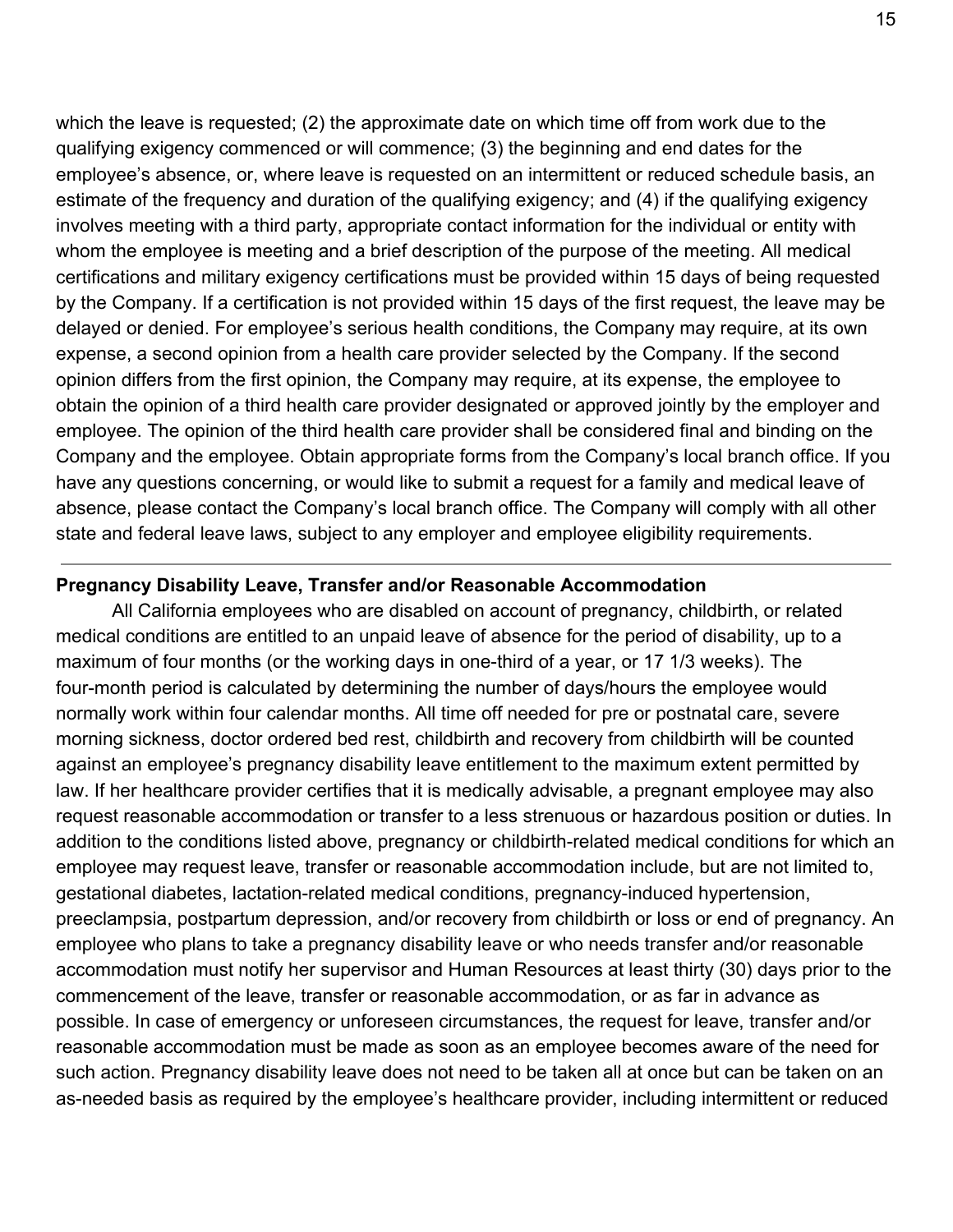schedule leave. All such leave will count against an employee's maximum pregnancy leave entitlement. A request for pregnancy disability leave, transfer or reasonable accommodation must be supported by a medical certification of disability, issued by the employee's healthcare provider. Medical certification must be provided by the employee within 15 days of when it is requested by the Company. Failure to timely provide the required certification may result in delay or denial of leave and/or may cause the employee to be ineligible for transfer or reasonable accommodation. Obtain appropriate forms from the local branch office. Pregnancy disability leave is separate from leave pursuant to the California Family Rights Act. However, the first 12 workweeks of pregnancy disability leave will be treated concurrently as family and medical leave under federal law for eligible employees. During pregnancy disability leave, an employee is entitled to participate in any group health plans provided by the Company to the same extent and under the same conditions as if the employee had continued to work. This means that an employee may continue her group health care insurance while on pregnancy leave, as long as she timely makes benefit payments for her portion of the premium. In some instances, the Company may recover premiums it paid to maintain health coverage if the employee does not return to work following pregnancy disability leave. Information regarding continuation of benefits during pregnancy disability leave is available from the Human Resources Department. Pregnancy disability leave is unpaid. Employees are expected to return to work as soon as the approved leave, transfer or reasonable accommodation ends or they are released to return to work by a health care provider, whichever is earlier. So that an employee's return to work can be properly scheduled, an employee on pregnancy disability leave needs to provide the Company with at least two weeks advance notice of the date the employee intends to return to work. Before returning from pregnancy disability leave or at the end of the transfer or reasonable accommodation period, employees will be required to submit a health care provider's verification of their fitness to return to work. At the expiration of the leave, transfer and/or reasonable accommodation, the employee will be returned to her original position. Under certain circumstances, however, reinstatement will be to a comparable position. Employees in California who wish to request a pregnancy disability leave, transfer or reasonable accommodation, or who require further information, including the effect of such leave on benefits, should contact the Human Resources Department. Lactation accommodation is also available upon request.

## **Military Leave**

Military leaves are available to employees who enter, voluntarily or involuntarily, the Armed Forces of the United States, including the National Guard, the state military forces, or the reserve components of the same, to participate in active or inactive duty or training. Time off is also permitted for an examination to determine one's fitness for duty in any of the military forces. Such leave will be granted in accordance with applicable state and federal law, and employees returning from military leave will be reinstated in accordance with applicable law. Unless prohibited by military necessity, you must notify the Company of your need for leave, indicating the date of departure and return, as far in advance as possible. Upon return, you must furnish evidence verifying the dates of your military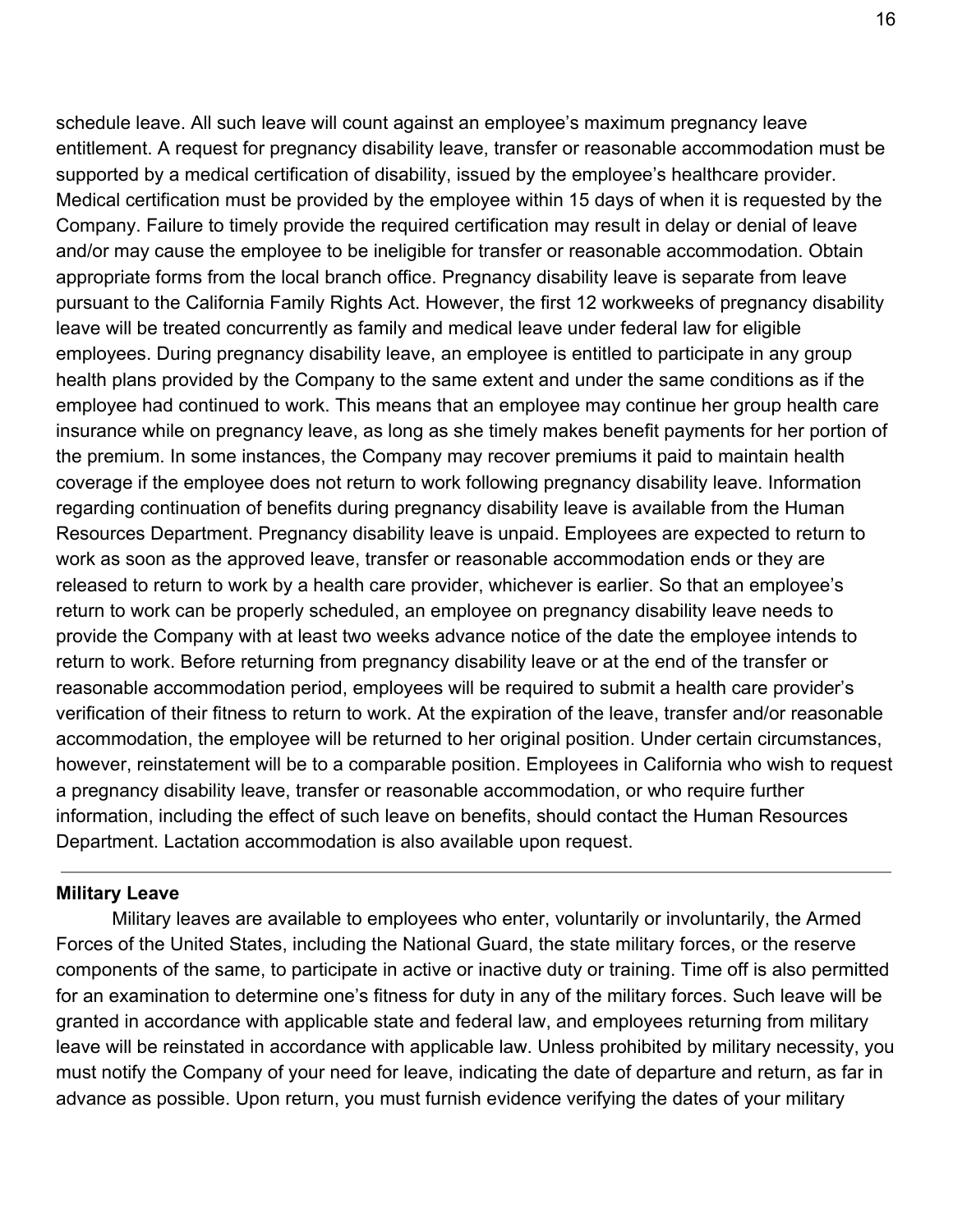service. For further information about your rights and obligations regarding military leave or to request a military leave, please contact the Human Resource Department.

# **Voting**

The Company accommodates flexible scheduling for employees on election days. The Company will also allow up to two hours of paid time off to vote if the employee is unable to vote before or after working hours. Where possible, the employee shall give his/her supervisor at least two days' notice in advance of need for time off to vote.

## **Witness Duty**

An employee subpoenaed or otherwise requested to testify as a witness by the Company will receive paid time off for the entire period of witness duty. Employees will be granted unpaid time off to appear in court as a witness when subpoenaed to do so by a party other than the Company. Employees may use available accrued vacation during the period of their witness duty.

## **Work-Related Injury Leave**

In case of work-related injuries, employees are entitled to receive leave and benefits in accordance with applicable law. An employee who suffers an injury while on the job must report it immediately to his/her immediate supervisor and the Human Resources Department. Employees must also provide the Company with a signed written notice of the injury or illness within 30 days of the injury. This notice may be in the form of the employee's workers' compensation claim form. If an employee expects to be absent for more than one day, he/she must submit a medical certification that confirms he/she is not able to work and provides an estimated return to work date. Employees on leave for a work-related injury are required to provide the Company with monthly notices of the status or change in status, or their intention to return to work. Failure to provide such information may result in disciplinary action. The period of leave for a work-related injury will run concurrently with family and medical leave to the maximum extent permitted by law.

#### **Jury Duty**

The Company encourages employees to serve on jury selection or jury duty when called. An employee who is called to perform jury duty shall be given unpaid leave. You should notify your supervisor of the need for time off for jury duty as soon as a notice or summons from the court is received. You may be requested to provide written verification from the court clerk of having served. Of course, employees are expected to report to work whenever the court schedule permits. Any mileage allowance, fee, etc. paid by the court for jury services may be retained by you.

#### **Safety Policy**

TeamQuest Staffing's primary concern is for the safety and welfare of its employees. To accomplish this goal, guidelines have been established that recognize the responsibility of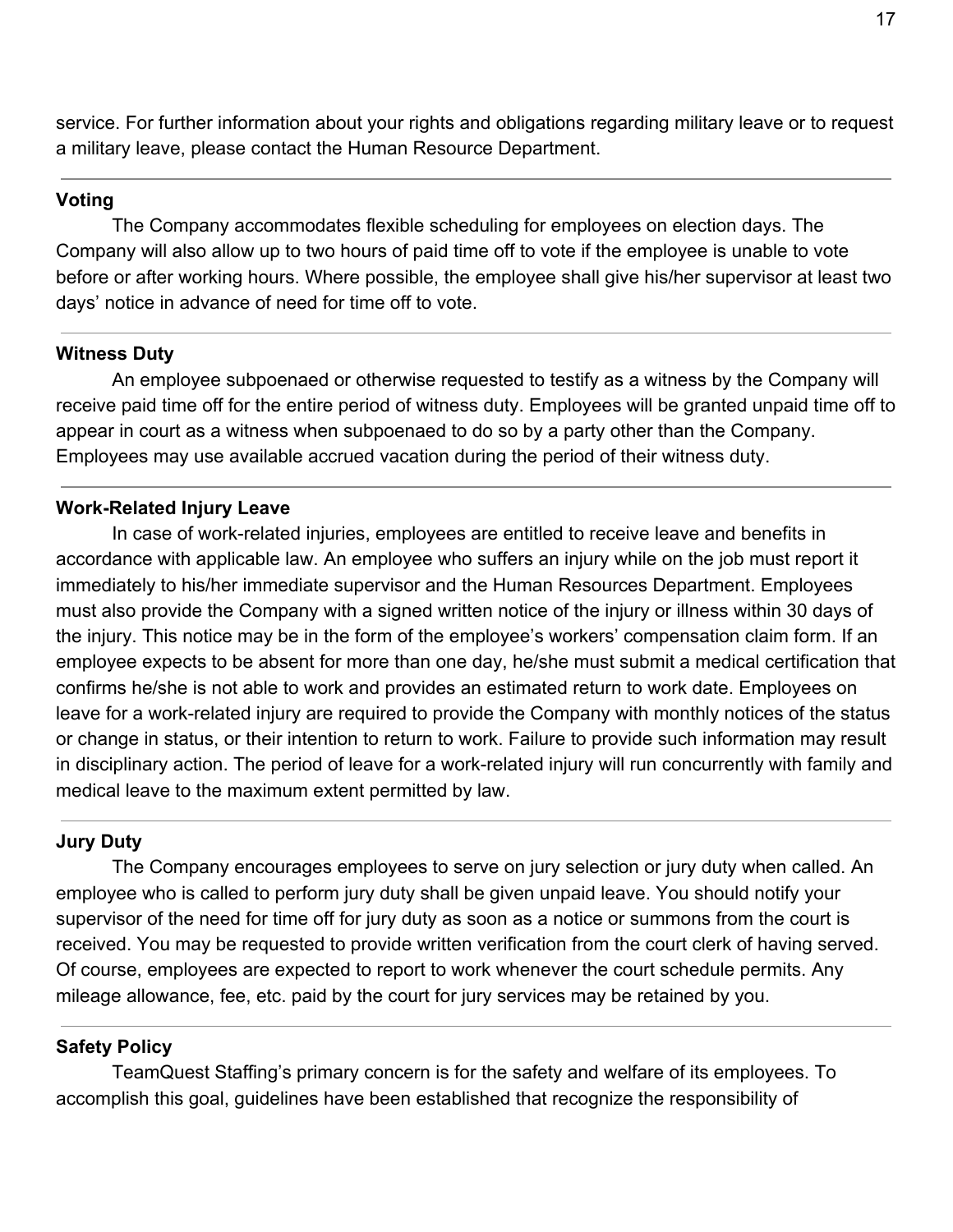TeamQuest Staffing, our clients, and you, our employee. TeamQuest Staffing's responsibility is to promote a safe and healthy workplace for all of our employees. Because the TeamQuest Staffing client and its on-site supervisor control the workplace, clients must demonstrate a commitment to accident-free workplaces. Only employees who will take the responsibility to work safely and observe TeamQuest Staffing and customer safe work practices will be assigned work. Our team approach to accident prevention and safe work practices will help create a working environment that promotes safety, health, and the professionalism that you and our clients have the right to expect.

# **General Guidelines**

Safety rules and safe work practices are designed to protect your safety, but they are only as effective as your willingness to cooperate. These guidelines are a condition of your continued employment. Know these guidelines and consider them required elements of your job assignment. Failure to abide by these policies may result in termination of your job assignment or in reduction or complete elimination of any related benefits.

# **Safety Do's**

- Do know the safe work practices of each job assignment as provided by your client supervisor.
- Do pay attention to your work and your surroundings. Avoid horseplay and be alert to moving equipment and all machinery

# **Safety Prohibitions**

- Do not use any vehicle for work purposes without written permission from TeamQuest Staffing.
- Do not accept duties that require the handling of money or other valuables without written permission from TeamQuest Staffing.
- Do not use alcohol, illegal drugs, or controlled substances on the job or on the client's premises.
- Anyone who violates this policy or who reports to work under the influence of any of these substances will be subject to disciplinary action, up to and including termination of employment, and potentially a loss of benefits.

# **Safety and Health Rules**

- ❖ 1) All employees shall follow our safety practice rules, render ever-possible aid to safety operations, and report all unsafe conditions or practices to the management.
- ❖ 2) Supervisors shall insist on employees observing and obeying every rule, regulation, and order as is necessary to the safe conduct of the work, and shall take such action as is necessary to obtain observance.
- ❖ 3) All employees shall be given accident prevention instructions.
- ❖ 4) Anyone known to be under the influence of drugs or intoxicating substances, which impair the employee's ability to safely perform the assigned duties, shall not be allowed on the job while in that condition.
- ❖ ) Horseplay, scuffling, and other acts which tend to have an adverse influence on the safety or well being of the employees are prohibited.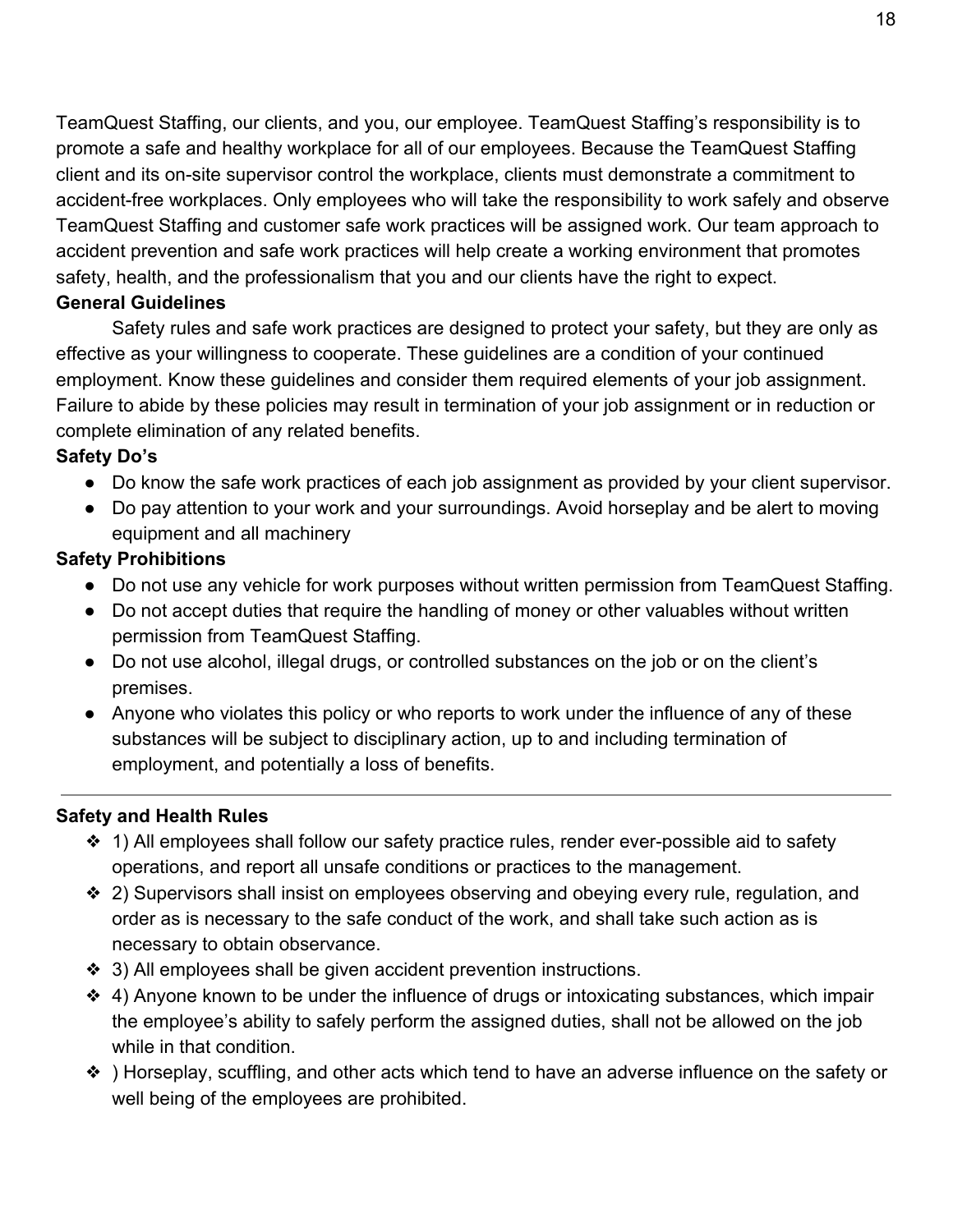- ❖ 6) Work shall be well planned and supervised to prevent injuries in the handling of material and in working with equipment.
- ❖ 7) No employee shall knowingly be permitted or required to work while his/her ability or alertness is so impaired by fatigues, illness, or other causes that might unnecessarily expose the employee or others to injury.
- ❖ 8) Employees shall not enter voids, chambers, tanks, or other similar places that receives little ventilation, unless it has been determined that it is safe to enter.
- ❖ 9) Employees shall be instructed to ensure that all guards and other protective devices are in proper places and adjusted, and shall report deficiencies promptly.
- ❖ 10) Workers shall not handle or tamper with any electrical equipment, machinery, or air or water lines in a manner not within the scope of their duties, unless they have received instructions from their supervisor.
- ❖ 11) All injuries shall be reported promptly to the supervisor so that arrangements can be made for medical or first aid treatment.
- ❖ 12) When lifting heavy objects, the large muscles of the leg instead of the smaller muscles of the back shall be used.
- ❖ 13) Inappropriate footwear or shoes with thin or badly worn soles shall not be worn.
- ❖ 14) Materials, tools, or other objects shall not be thrown from buildings or structures until proper precautions are taken to protect others from falling objects.
- ❖ 15) Employees shall cleanse thoroughly after handling hazardous substances, and follow special instructions for those products.
- ❖ 16) Before leaving any job, be sure it is in a safe condition.
- ❖ 17) Work shall be arranged so that employees are able to face a ladder and use both hands while climbing.
- ❖ 18) No burning, welding, or other source of ignition shall be applied to any enclosed tank or vessel until it has first been determined that no possibility of explosion exists and authority for the work is obtained from their supervisor.
- ❖ 19) Any damage to scaffolds, false work, or other supporting structures shall be immediately reported to the supervisor and repaired before use.

# **Reporting Unsafe Conditions and Work Related Accidents and Injuries**

Contact TeamQuest Staffing immediately if you are asked to perform duties other than those specified by your assignment. Report any unsafe conditions immediately to your on-site client supervisor as well as your TeamQuest Staffing Personnel Coordinator. Notify your on-site client supervisor and ask for instructions if you are unsure of any job task you are asked to perform. Notify your on-site client supervisor if you observe another employee engaged in an unsafe act. Report any accident or injury that resulted from your job-related duties to your on-site client supervisor and seek first aid. The injury shall be reported to your on-site client supervisor no later than the end of the shift on which you suffered the injury. Also, contact the TeamQuest Staffing office immediately – by using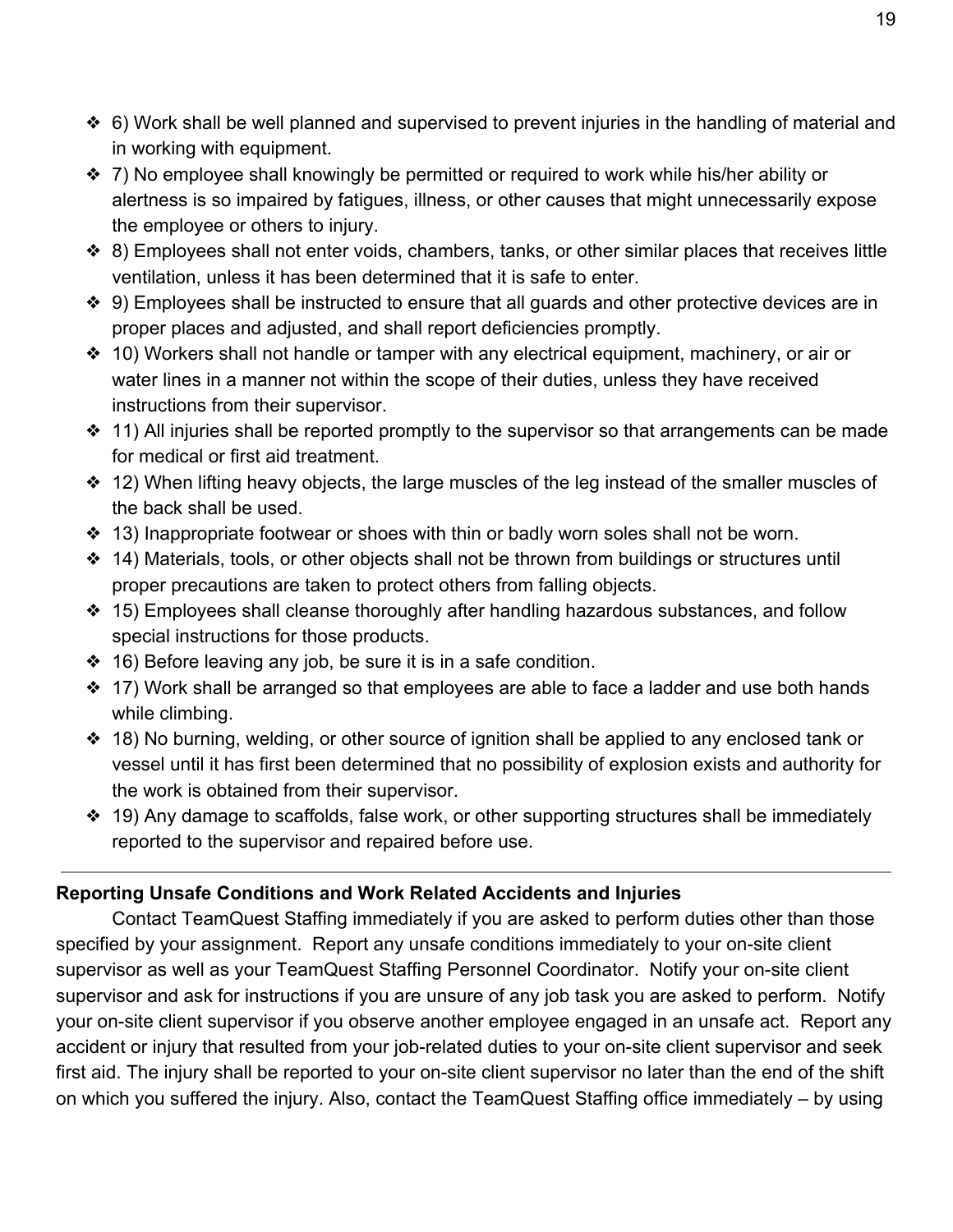office voice mail or pagers if available – and under any circumstances by no later than the end of your shift to report any work related injury.

## **Emergency Procedures**

The on-site client supervisor will inform you of the location of emergency exits as well as evacuation assembly points. In the event of an emergency, follow the instructions of your on-site client supervisor. Do not use fire extinguishers or other fire fighting equipment nor become involved in rescue operations

## **Hazard Communication**

Standard Right to Know Employees of TeamQuest Staffing have the right to know the properties and potential safety and health hazards of substances to which they may be exposed. Such knowledge is essential to reducing the risk of occupational illness and injury.

Goals of Right to Know: To help you reduce the risks involved in working with hazardous materials To transmit vital information to employees about real and potential hazards of substances in the work place To reduce the incidence and cost of illness and injury resulting from hazardous substances To promote public employer's need and right to know To encourage a reduction in the volume and toxicity of hazardous substances

# **How to Determine Which Substances Are in Your Place**

The client you are assigned to will provide site-specific training on the Chemical Information List (CIL). In addition, train and explain the extent of the hazard of each substance on the CIL, and protective measures required in using the chemical, locate the Material Safety Data Sheet (MSDS) for each substance. The MSDS will provide an in-depth analysis of the substance along with all precautions necessary to handle the substance safely.

#### **Proper Lifting and Carrying**

Lifting & Carrying Do's - Do use approved lifting techniques: face the load, make sure your feet are on level firm ground, bend your knees, grasp the load securely, and raise the load keeping your back as straight as possible. - Do use the leg muscles to lift the load, never the back. - Do warm up stretches before lifting, especially after any period of inactivity. Many back injuries can be prevented this way.

Lifting & Carrying Do Not's - Do not lift while your body is twisted, especially the lower back. - Do not block your vision with the load, especially while moving. - Do not lift more than 40 pounds unassisted.

#### **Machinery and Equipment -**

● Always notify your TeamQuest Staffing office immediately if you believe the machinery or equipment you are asked to operate is unsafe.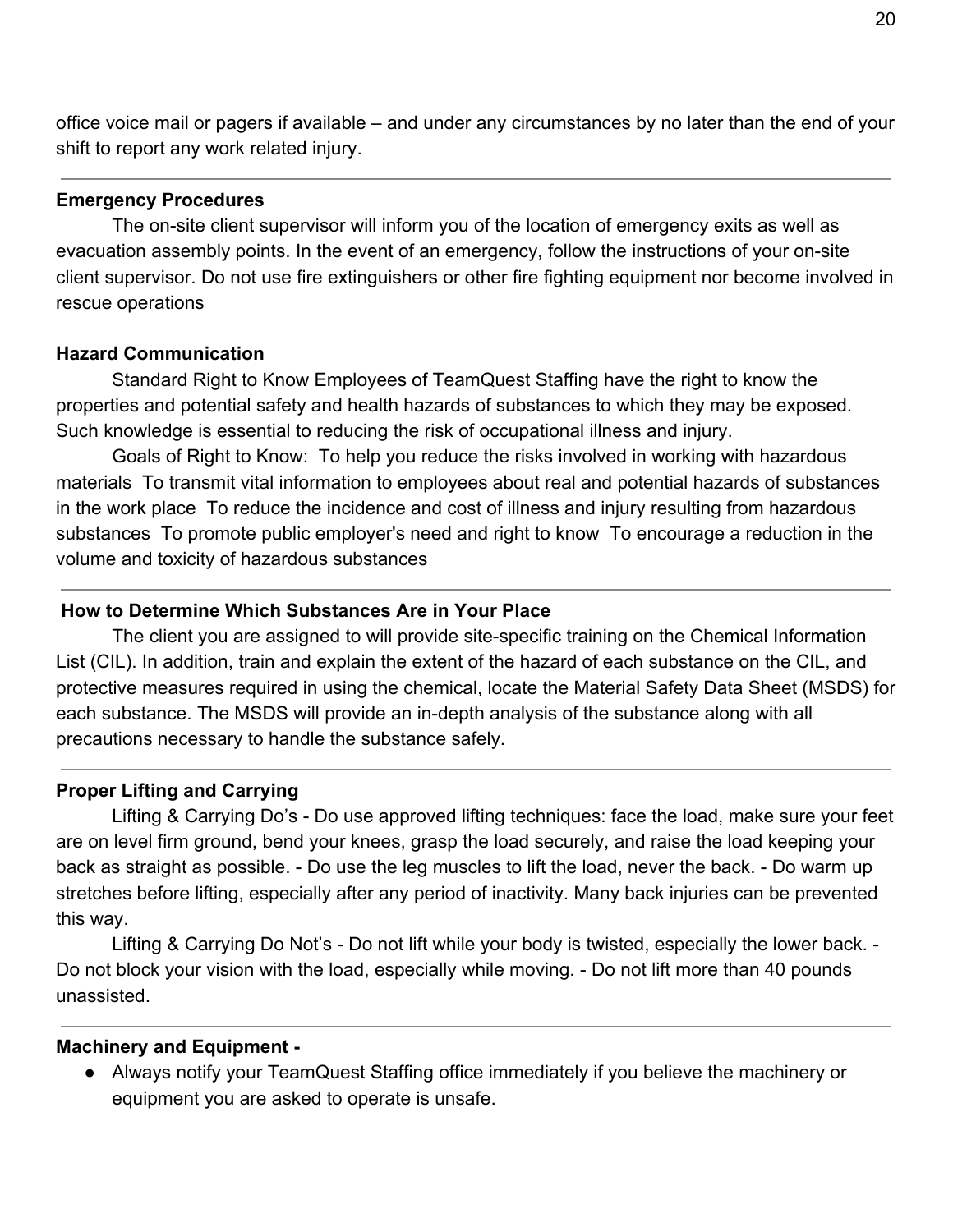- Always wear required personal protective equipment.
- Never operate any equipment or machinery until you have received specific instructions on safe operating procedures, safety devices, and equipment guards from your on-site supervisor.
- Never attempt to tamper with or bypass any machine safety device or guard.
- Never operate any machinery that has broken or defective safety devices or guards.
- Notify your on-site client supervisor immediately if such a condition exists.
- Never Assume the power is turned off to any piece of equipment. Your on-site client supervisor will inform you of your restrictions as an affected employee under the customer's Lockout/Tagout Program.
- Never place any part of your body into the point of operation of any machine.
- Never attempt to perform maintenance or service on any of the client's equipment.
- Never wear loose clothing, rings, and jewelry or allow hair to dangle when operating machinery

# **Mobile Powered Equipment -**

- Do not operate any forklift devices, pallet jacks, tractors, construction equipment, or mobile powered machinery unless you have the approval of your TeamQuest Staffing Personnel Coordinator.
- Do notify your TeamQuest Staffing office immediately if you are directed by the client to operate any forklift or other mobile powered machinery without the prior approval of your TeamQuest Staffing Personnel Coordinator.
- You must pass the client's equipment operator certification testing program before approval will be given by a TeamQuest Staffing Personnel Coordinator to operate any mobile powered equipment.

# **Tools**

- Always use the correct tool for the task.
- Always make sure there are no signs of physical damage to hand held electrical equipment.
- Always check to see that the cord is not damaged and the plug has no exposed wiring or missing prongs
- Always wear safety glasses or goggles when using any pressurized air system.
- Never use damaged tools.
- Never attempt to use any tools that you are unfamiliar with until you have received instruction and authorization.

# **Office Safety Rules**

Although offices are relatively safe workplaces, accidents do occur, and usually in two main categories: Slip/Trip/Falls and Lifting.

● Wear safe shoes to work, low heels, and closed toes.